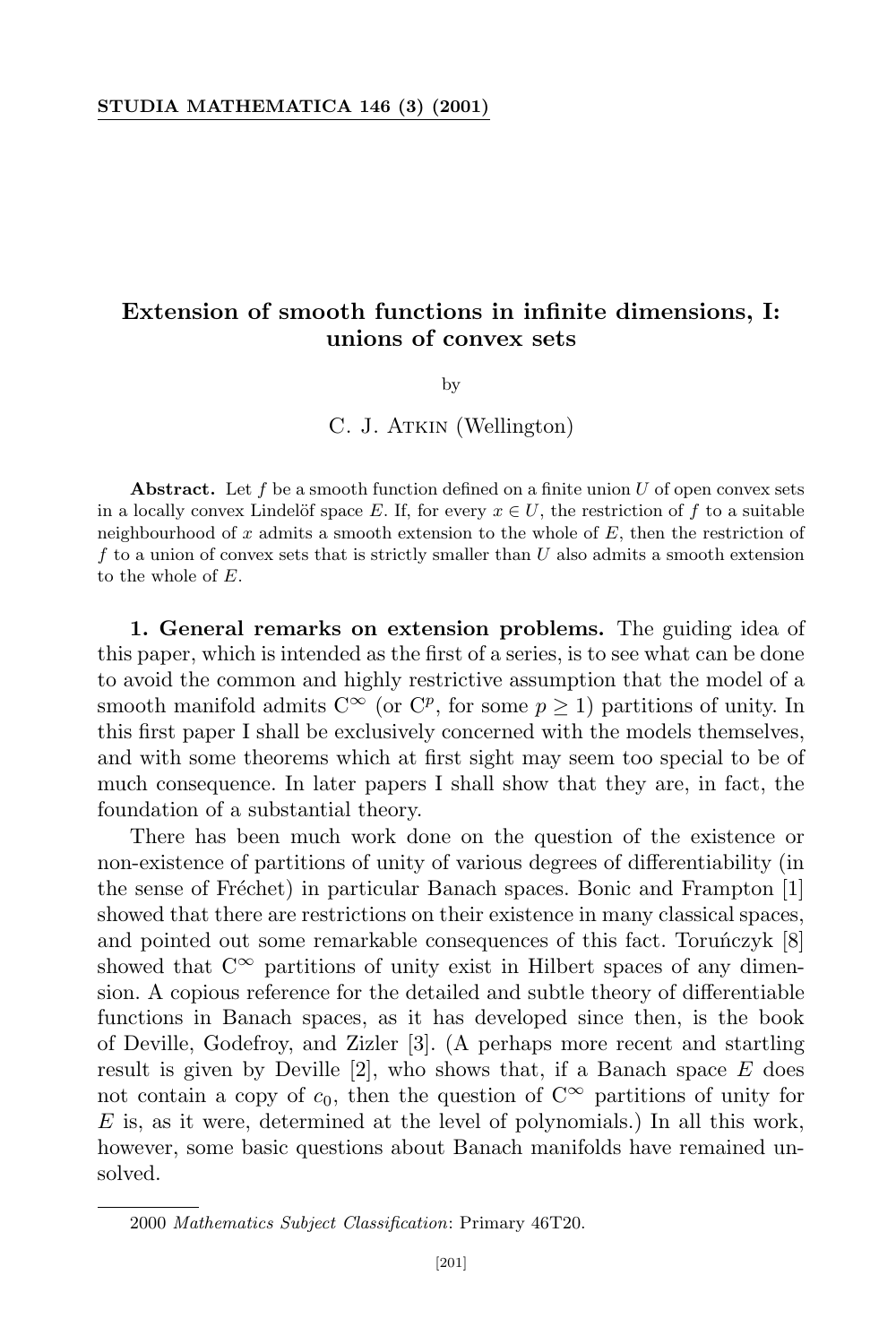The ideal theory of Banach manifolds, if such a thing may be imagined, and if it were to generalize finite-dimensional constructions satisfactorily, would be valid for all, or at least for all separable, Banach spaces as models; it might, for instance, assert, irrespective of the existence of smooth partitions of unity, that every separable  $C^{\infty}$  Banach manifold is  $C^{\infty}$ -diffeomorphic to a manifold of a certain standard kind, such as a closed submanifold of some multiple of the model or an open subset of the model. Individual peculiarities of the model should not unduly influence the basic theory, although they must inevitably have consequences elsewhere. The crucial difficulty in the way of such a theory is the absence, in general, of a suitably rich collection of smooth functions with which to perform familiar constructions.  $C^{\infty}$  partitions of unity, when they exist, enable one to imitate many finite-dimensional techniques, but their rarity is the reason why, for instance, Elworthy in [6] employs considerable effort to weaken the differentiability class he requires. As far as I know, even the question he raises in the introduction to  $[6]$ , whether every smooth Banach manifold (in fact he mentions only the models  $C$  and  $\ell^1$ , which one would expect to be the most refractory) admits a non-constant smooth function, has never been answered. In due course, although not in this paper, I shall give a positive answer to this question, at least for separable manifolds, and show that much more is true.

To establish results of such generality, hard analysis is unlikely to be appropriate. Indeed, the arguments I employ might be described as "combinatorical"—they prove that a positive solution to an extension problem in the small leads, by a complicated procedure of piecing-together, to a positive solution in the large. It will turn out in the end that such a technique is quite adequate for many purposes, and it has the advantage of requiring only very weak assumptions. Specifically, the model  $E$  must be at least a Lindelöf locally convex space (that is, one of which any open cover has a countable subcover—see [7], 3.8, pp. 247 *et seqq.*; recall that any Lindelöf space is paracompact). Any separable metrizable locally convex space is Lindelöf, and so is the dual of any normed space in the weak\* topology, since it is *σ*-compact. I shall also assume, for verbal and conceptual convenience, that *E* is Hausdorff. The arguments could easily be modified to the non-Hausdorff case, which, in the natural situations where one is dealing with continuous functions, is a trivial corollary anyway. The notion of "smoothness" need not, however, be made precise, the only demands being that the class of "smooth" functions should satisfy certain conditions which obviously ought to hold, and do indeed hold, for most reasonable theories of differentiability, and for many other classes of functions and their generalizations as well.

In this first paper, I shall consider an extension problem for finite unions of convex sets in the model itself. If the model is paracompact and admits partitions of unity of the appropriate kind, which can be used to piece to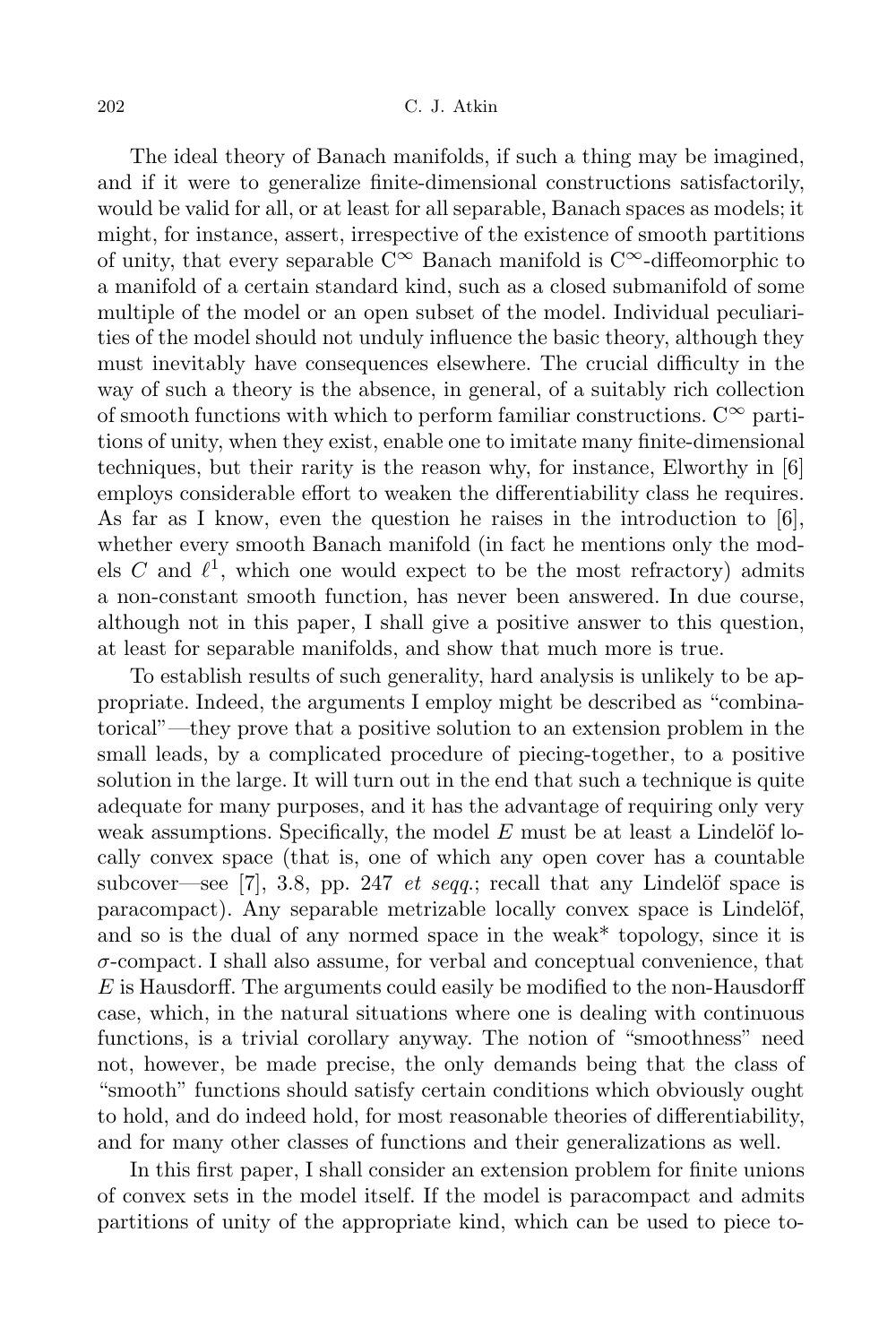gether functions in the usual way, the results presented here are quite trivial and their limitation to convex sets is unnecessary. In general, however, even these apparently weak results have surprisingly strong consequences.

It seems preferable for clarity's sake not to present the construction at the outset in the greatest generality possible; it can be adapted in many ways, some of which will be studied later. I have, however, included some potentially useful modifications of the basic idea that require relatively little extra argument. The subset "*X*", which appears in 3.1, 4.2, 5.1 and elsewhere, is introduced with a view to classes of functions, such as Besov spaces, that may be defined on "thin" subsets of  $\mathbb{R}^n$  (see, for instance, Triebel [9], [10]), and 4.6, 5.5 are motivated by the example of abstract Wiener manifolds, for which the coordinate transformations preserve a dense subspace of the dual ([4], [5]). The countability restrictions on the model already appear several times as an essential hypothesis.

The simplest extension problem is perhaps the following.

PROBLEM 1.1. Let  $E, F$  be normed spaces, with  $E$  separable, and let  $f: U \to F$  be a  $C^{\infty}$  map defined on the neighbourhood *U* of 0 in *E*. Does there exist a  $C^{\infty}$  map  $g : E \to F$  which agrees with f on a neighbourhood *V* of 0 in *U*?

In this formulation " $C^{\infty}$ " is understood in the Fréchet sense. A similar question might be asked about other classes of functions, such as  $C^{\infty}$  maps with compact derivatives at all points, or maps which are bounded or have uniformly bounded derivatives. For the above case, one has for instance the simple result

THEOREM 1.2. Let E be a normed space in which there is a  $C^{\infty}$  mapping  $h: E \to E$  *that is the identity on some neighbourhood W of the origin, and such that*  $h(E)$  *is bounded.* Let  $F$  *be any normed space.* Then, *if*  $U$  *is*  $a$ *neighbourhood of* 0 *in E and*  $f: U \to F$  *is*  $C^{\infty}$ *, there are a neighbourhood V* of 0 *in U* and a  $C^{\infty}$  *function*  $g: E \to F$  *such that*  $g|V = f|V$ .

*Proof.* Suppose that  $h|B_E(0;\varepsilon)$  is the identity, where  $B_E(0;\varepsilon)$  as usual denotes the ball of radius  $\varepsilon$  about the origin in *E*, and that  $h(E) \subseteq B_E(0; r)$ . (Thus  $r > \varepsilon$ , of course). Choose  $\kappa > 0$  so that  $B_E(0; \kappa r) \subseteq U$ , and define

$$
(\forall x \in E) \quad g(x) := f(\kappa h(\kappa^{-1}x)).
$$

Then take  $V := B_E(0; \kappa \varepsilon)$  and the result follows.

REMARK 1.3. The proof of 1.2 shows also that, in this case, the extension operator  $f \mapsto g := \mathcal{E} f$  is linear (with respect to pointwise operations), and that the image of  $\mathcal{E}f$  is included in the image of f. If, therefore, f is bounded with respect to the norm in  $F$ , so is  $\mathcal{E}f$ , and its bound is no greater than that of *f*. If the mapping *h* has other properties—for instance if its *n*th derivative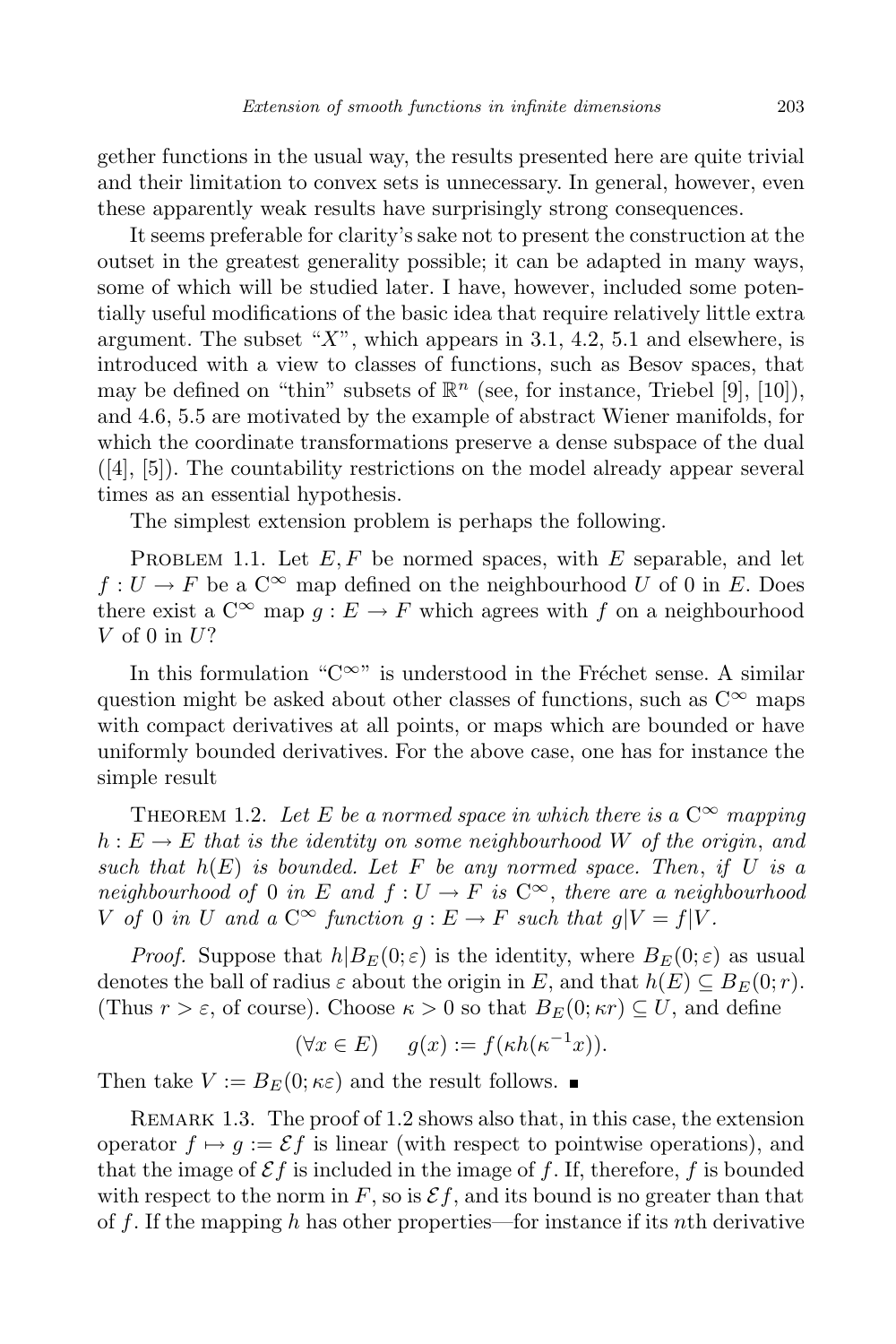is bounded on *E* for all  $n \leq N$ —then  $\mathcal E$  may have associated properties, such as being bounded with respect to the  $C^N$  norm on the space of functions on *U* for which all derivatives up to the *N*th are bounded on *U*.

The existence of a function such as *h* in many "classical" Banach spaces is easily established; the most immediate example is *C*, in which *h* may simply be composition with a bounded  $C^{\infty}$  function  $\mathbb{R} \to \mathbb{R}$  which is the identity on a neighbourhood of 0. It is not much harder to construct a  $C^{\infty}$  function *h* in the other "extreme" space,  $\ell^1$ . On the other hand, there are classes of functions other than  $C^{\infty}$ , most obviously  $C^{\omega}$ , for which the question analogous to 1.1 has, in general, a negative answer.

If one assumes in 1.1 that  $\text{cl}_{E}(V)$  is included in *U*, *f* must behave well on the boundary of  $V$ ; there can be no "local" obstruction to the extension, such as a failure of local boundedness in *E*. It seems, therefore, quite conceivable, although I think it unlikely, that the answer to 1.1 is positive in any normed space. It is perhaps more plausible, especially in non-separable spaces, that the class of all functions  $C^{\infty}$  in the sense of Fréchet may be either too large or too small to have satisfactory extension properties for all normed spaces *E* and *F*, but that some other class contains all the mappings of practical interest and has better properties. Generally speaking, the questions of the form 1.1 for various choices of function class are all different.

I shall therefore develop a theory which, in essence, defines the question away; my functions will have a suitable extension property by definition. It will eventually appear that the results are much more satisfactory than one might expect.

DEFINITION 1.4. Let  $\mathcal F$  be a class of functions defined on the open sets of the topological space *X*. One may say that  $\mathcal F$  is a class on *X*.  $\mathcal F$  is said to be *locally defined* if

(i) if  $f: U \to Y$  is a function defined on the open set *U* such that, for any  $x \in U$ , there is a neighbourhood *V* of *x* in *U* for which  $f|V \in \mathcal{F}$ , then necessarily  $f \in \mathcal{F}$ ; and

(ii) if  $U, V$  are open in  $X, V \subseteq U$ , and  $f: U \to Y$  is in  $\mathcal{F}$ , then  $f|V \in \mathcal{F}$ .

DEFINITION 1.5. A function  $f: U \to Y$  in the class  $\mathcal F$  on  $X$  is  $\mathcal F$ *extensible*, or extensible in  $\mathcal{F}$ , if, for any  $x \in U$ , there are an open neighbourhood *V* of *x* in *U* and a function  $q: X \to Y$  in *F* such that  $q|V = f|V$ . (If every function in  $\mathcal F$  is  $\mathcal F$ -extensible,  $\mathcal F$  itself may be described as extensible.)

DEFINITION 1.6. A function  $f$ , defined on an open subset  $U$  of the locally convex Hausdorff space *E*, is *finitely determined* if there are a continuous linear surjection  $P: E \to \mathbb{R}^k$  (for some natural number *k*) and a function  $\phi$  on the open subset  $P(U)$  of  $\mathbb{R}^k$  such that  $f = \phi \circ P$ . In effect, a finitely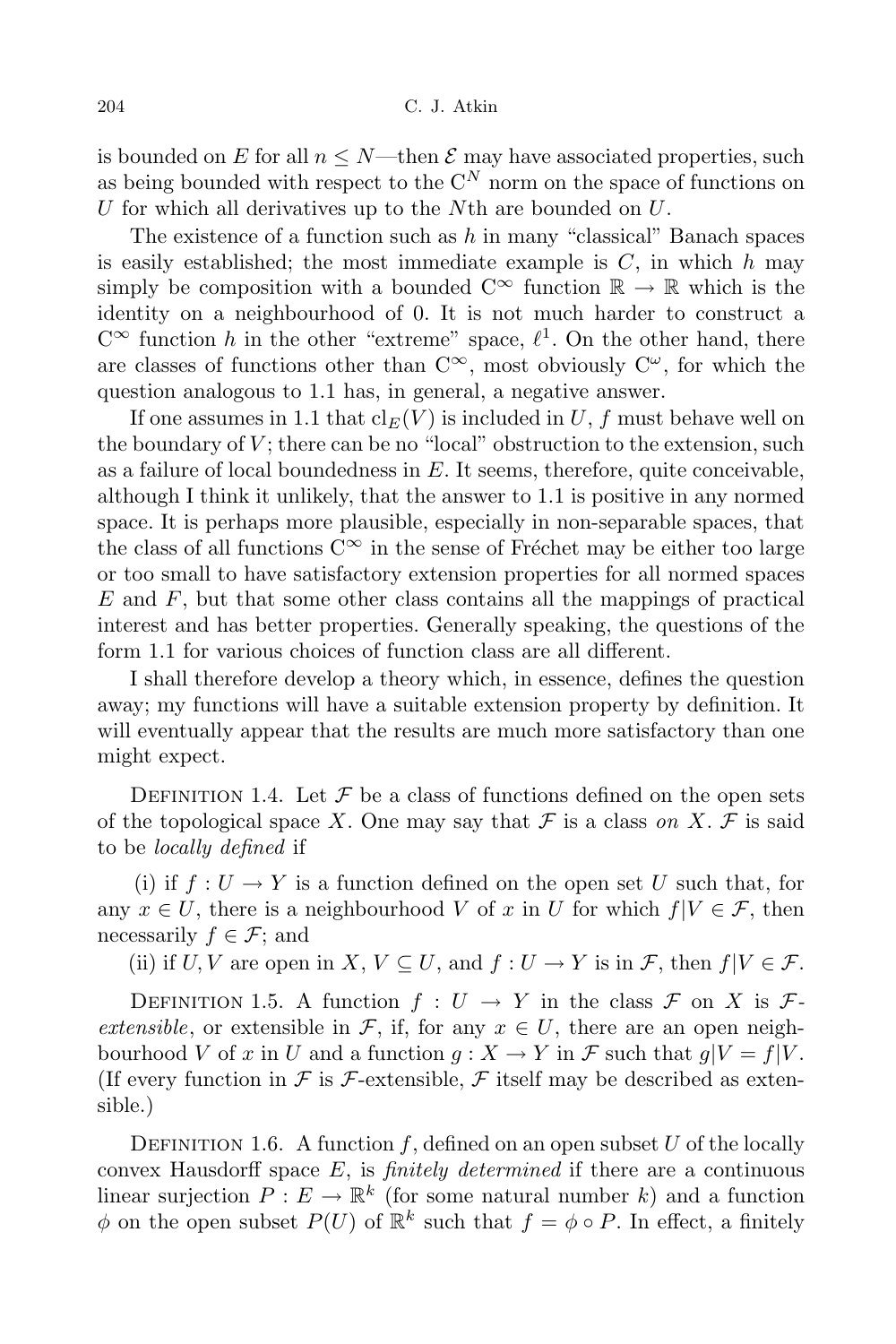determined function on *U* is one which may be expressed as a function of finitely many continuous linear functionals.  $f$  will be described as  $C^p$  if and only if  $\phi$  is C<sup>p</sup>. (This is consistent with any reasonable *a priori* definition.)

The finitely determined functions on *U* with values in a vector space *F* clearly form a vector space; if they take values in an algebra, they form an algebra. (It is also possible to restrict the linear surjections considered in the definition, and thus have a somewhat larger class of admissible functions. See 3.6.)

DEFINITION 1.7. Let *X* be a subset of the locally convex space  $E$ , and let *Y* be a convex set in a vector space *F*. The class  $\mathcal F$  on *X* is *Y*-*admissible* if it contains at least one mapping  $X \to Y$ , and if, whenever  $f, g: X \to Y$ are mappings in  $\mathcal F$  and  $\psi : W \to [0,1]$  is a finitely determined  $C^{\infty}$  function on an open subset *W* of *E* which includes *X*, then  $h: X \to Y$  is also in *F*, where *h* is defined by

$$
(\forall x \in X) \quad h(x) = \psi(x)f(x) + (1 - \psi(x))g(x).
$$

Lemma 1.8. *Let the space X be a subset of a locally convex Hausdorff space E*, *and let F be a Y -admissible class of mappings from the open sets of X* (*in the subspace topology*) *to the convex subset Y of the vector space F. Suppose that A is an open subset of E*, *B is a closed subset of E*, and  $B \subseteq A$ *. Then, for any F*-extensible  $f : A \cap X \rightarrow Y$  *in F*, and *any closed straight-line segment*  $J := [a, b]$  *in*  $A$ , *there exists a convex open neighbourhood W of* 0 *in E such that*  $J + W \subseteq A$  *and there is a mapping*  $g: X \to Y$  *in*  $\mathcal F$  *for which* 

$$
g|(J+W)\cap B\cap X=f|(J+W)\cap B\cap X.
$$

*Proof.* For each  $x \in A \cap X$ , there is a convex open neighbourhood  $U_x$ of 0 in *E* such that  $x + U_x \subseteq A$ , and there is a function  $h_x : X \to Y$  in  $\mathcal F$ such that

$$
h_x|(x+U_x)\cap X=f|(x+U_x)\cap X.
$$

Define  $A_1 := \bigcup_{x \in B \cap X} (x + \frac{1}{2})$  $\frac{1}{2}U_x$ , an open subset of *A* including  $B \cap X$ .

Suppose that  $y \in E$ . If  $y \notin B$ , there is a neighbourhood  $V_y$  of 0 in  $E$ such that  $(y+V_y) \cap B = \emptyset$ . Take  $g_y : X \to Y$  in this case to be any mapping in *F* (there is one, by Definition 1.7). If, on the other hand,  $y \in A_1$ , then there exists some  $x \in B \cap X$  such that  $y \in x + \frac{1}{2}U_x$ . Choose such an *x*, and let  $V_y := \frac{1}{2}U_x$ ; hence  $y + V_y \subseteq x + U_x$ . By the definition of  $U_x$ , there is a function  $h_x: X \to Y$  which agrees with  $f$  on  $(x+U_x) \cap X$ . Let  $g_y: X \to Y$ be  $h_x$ . Since  $E \setminus B$  and  $A_1$  constitute an open cover of  $E$ , this defines, for every  $y \in E$ , a neighbourhood  $V_y$  of 0 in *E* and a function  $g_y : X \to Y$  such that  $g_y|(y+V_y) \cap B \cap X = f|(y+V_y) \cap B \cap X$ .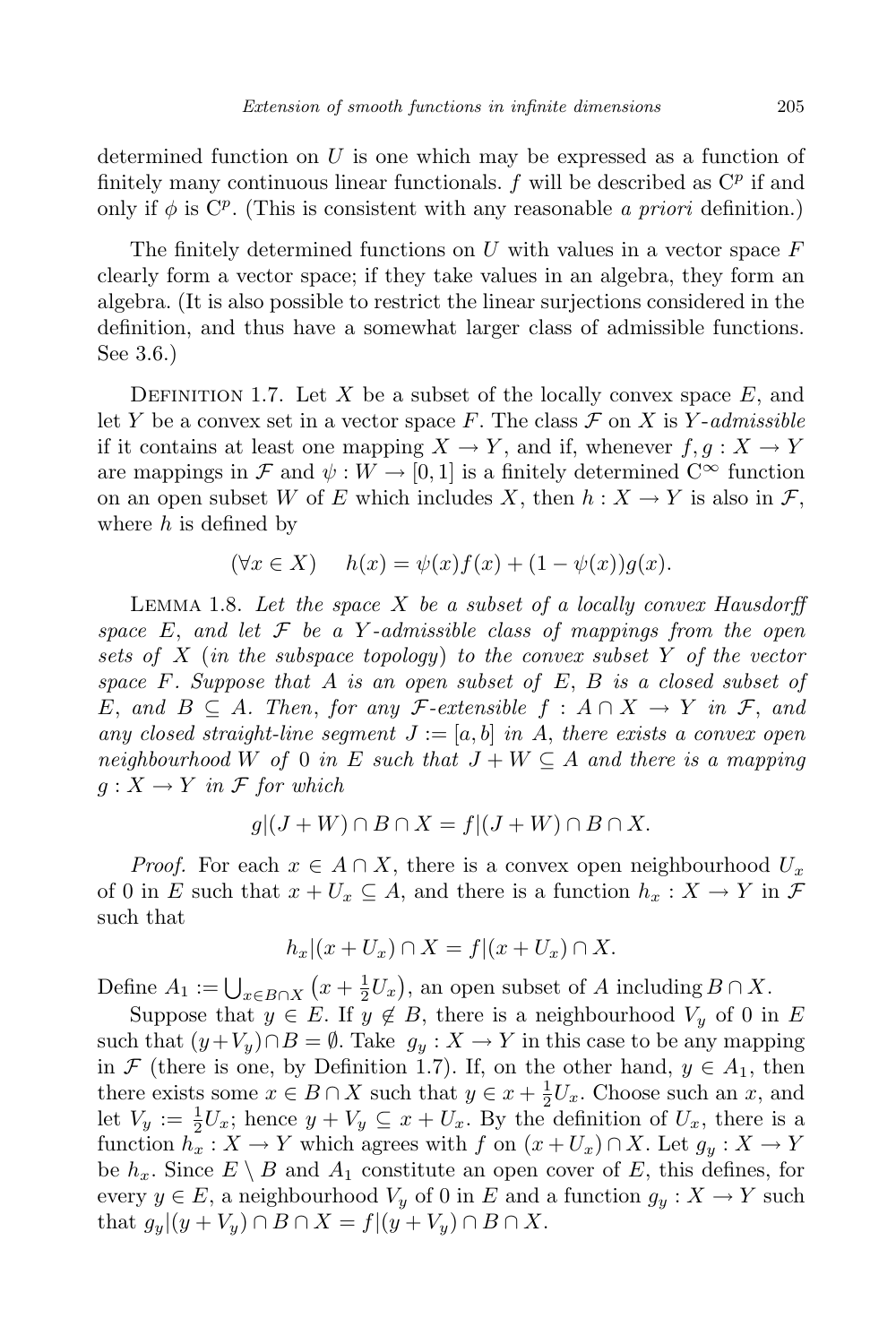There will be no loss of generality in supposing that *J* is a rectilinear segment of the form  $[-c, c]$ , since this may be arranged by translating  $\frac{1}{2}(a+b)$ to 0 and also translating the class  $\mathcal F$  in the obvious way, if necessary. By the compactness of *J*, there is an open symmetric convex neighbourhood *W* of the origin in *E* such that, for any  $z \in J$ , there is a  $y \in J$  for which  $z + 3W \subseteq y + V_y$ . There are two cases.

If  $W \cap \mathbb{R}c$  is unbounded, then  $J \subseteq W$ , and  $J + W \subseteq 2W \subseteq y + V_y$ for some  $y \in J$ . The conclusion of the lemma therefore follows on taking  $g := g_y$ .

If  $W \cap \mathbb{R}c$  is bounded, let  $\kappa c$  be a frontier point of W, and take  $\phi$  to be a support functional for *W* at  $\kappa c$ , such that  $1 = \phi(\kappa c) > \phi(v)$  for all  $v \in W$ . (This is where the local convexity of *E* is needed.) Then

(1) 
$$
\phi(W) = \phi(W \cap \mathbb{R}c) = (-1, 1).
$$

Take  $x_1, \ldots, x_n \in J$  so that  $\{x_i + W : 1 \leq i \leq n\}$  covers *J*. For each *i*, there is, by the choice of *W*, a function  $g_i: X \to Y$  in  $\mathcal F$  which agrees with *f* on  $(x_i + 3W) ∩ B ∩ X$ . Construct non-negative C<sup>∞</sup> functions  $\psi_i$  on R so that

$$
\text{supp}\,\psi_i \subseteq \phi((x_i + W) \cap \mathbb{R}c) = (\phi(x_i) - 1, \phi(x_i) + 1) \quad \text{for each } i,
$$
\n
$$
\sum_{i=1}^n \psi_i(t) = 1 \quad \text{for each } t \in [-1, 1],
$$

and define  $g: X \to Y$  by  $g(x) := \sum_{i=1}^n \psi_i(\phi(x))g_i(x)$ . As  $\mathcal F$  is admissible,  $q \in \mathcal{F}$ , by Definition 1.7.

Suppose  $x \in (J+W) \cap B \cap X$  and  $\psi_i(\phi(x)) > 0$ . Then there is some  $y \in J$  such that  $x \in y + W$ , and therefore  $|\phi(x) - \phi(y)| < 1$ . Since  $\phi(x) \in (\phi(x_i) - 1, \phi(x_i) + 1)$  by (2), it follows that  $|\phi(y) - \phi(x_i)| < 2$ and (by (1), as  $y, x_i \in J$ ) that  $y \in x_i + 2W$ , whence  $x \in x_i + 3W$ . Consequently,  $g_i(x) = f(x)$ . This holds for each *i* for which  $\psi_i(\phi(x)) > 0$ , and therefore, as required,

$$
g(x) = \sum_{i=1}^{n} \psi_i(\phi(x)) f(x) = f(x). \blacksquare
$$

This proof is a prototype of the more complicated arguments which follow. It admits many variants, some of which will be mentioned later.

## **2. Collections of convex sets**

DEFINITION 2.1. Let *A*, *B* be subsets of an abelian topological group *G*. I shall say that *A* is *strongly included* in *B*, or *B* strongly includes *A*, as subsets of *G*, and write  $A \prec B$ , if there exists a neighbourhood *U* of the identity in *G* such that  $A + U \subseteq B$ .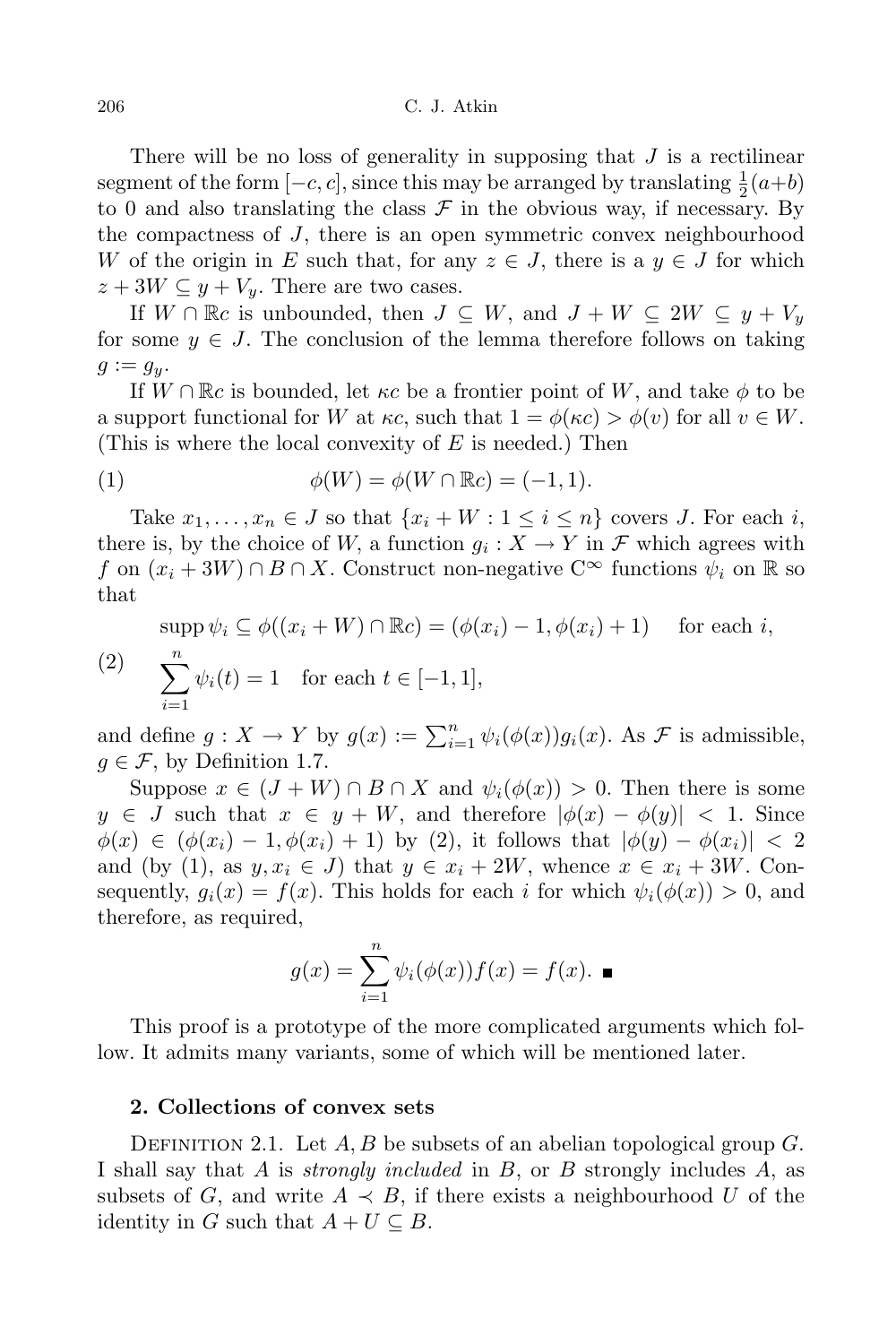The definition holds automatically if  $A = \emptyset$ , when the sum is also empty. It is an infinite-dimensional substitute for the relation which is familiar in finite dimensions, that *A* should be a subset of a compact subset of *B*. Of course I shall take *G* to be a locally convex Hausdorff space.

Lemma 2.2. *Let A be a convex set in the locally convex Hausdorff space*  $E$ , and let  $Q \prec A$ . Then there exists a closed convex set R such that  $cl_E(Q) \prec int_E(R)$  *and*  $R \prec A$ *. In particular, the closed convex envelope of Q is strongly included in A.*

*Proof.* Let *U* be a convex open neighbourhood of 0 such that  $Q+U \subseteq A$ , and define

$$
R_0 := \left\{ x \in E : x + \frac{1}{3}U \subseteq A \right\}.
$$

Then  $R_0$  is convex, as is  $R := cl_E(R_0)$ , which is also strongly included in A, as  $R + \frac{1}{4}U \subseteq A$ , for instance. Furthermore,  $Q + \frac{2}{3}U \subseteq R_0$ , from which trivially

$$
\mathrm{cl}_E(Q) \subseteq Q + \frac{1}{3}U, \quad \mathrm{cl}_E(Q) + \frac{1}{3}U \subseteq R_0,
$$

so that  $\operatorname{cl}_E(Q) \prec \operatorname{cl}_E(Q) + \frac{1}{3}$  $\frac{1}{3}U \subseteq \text{int}_E(R_0) \subseteq \text{int}_E(R)$ .

Proposition 2.3. *Let U be a convex open set in the normed space E*, *and let C be a non-null convex subset of U which is closed in E. Then there exists a convex set V open in E such that*  $C \subseteq V$  *and*  $\text{cl}_E(V) \subseteq U$ .

*Proof.* By translation, one may assume that  $0 \in C$ . If  $U = E$ , there is nothing to prove; so suppose that  $U \neq E$ . For each  $x \in U$ , define

(3) 
$$
r_U(x) := \sup\{\delta \in \mathbb{R} : B_E(x;\delta) \subseteq U\},\
$$

which is finite. Then  $B_E(x; r_U(x)) \subseteq U$ ,  $|r_U(x) - r_U(y)| \le ||x - y||$ , and  $r_U(\alpha x + \beta y) \geq \alpha r_U(x) + \beta r_U(y)$  for  $x, y \in U$  and  $\alpha, \beta \in [0, 1]$  such that  $\alpha + \beta = 1$ . Now define

$$
V := \bigcup_{x \in C} B_E(x; \frac{1}{3}r_U(x)).
$$

It is apparent that *V* is open in *E*.

Suppose  $y_1, y_2 \in V$  and  $\alpha, \beta \geq 0$  and  $\alpha + \beta = 1$ . Then there are points  $x_1, x_2 \in C$  such that  $||y_i - x_i|| < \frac{1}{3}$  $\frac{1}{3}r_U(x_i)$  for  $i = 1, 2$ . But, therefore,

$$
\begin{aligned} ||(\alpha y_1 + \beta y_2) - (\alpha x_1 + \beta x_2)|| &\le \alpha ||y_1 - x_1|| + \beta ||y_2 - x_2|| \\ &< \frac{1}{3} \alpha r_U(x_1) + \frac{1}{3} \beta r_U(x_2) \le \frac{1}{3} r_U(\alpha x_1 + \beta x_2), \end{aligned}
$$

which, since  $\alpha x_1 + \beta x_2 \in C$ , shows that *V* is convex.

Its closure in *E* is included in *U*. For suppose  $y_n \to y$ , where each  $y_n \in V$ . For each *n*, there is  $x_n \in C$  such that  $y_n \in B_E(x_n; \frac{1}{3})$  $\frac{1}{3}r_U(x_n)$ . If  $\delta := \frac{1}{2} \limsup_{n \to \infty} r_U(x_n) > 0$ , one may take a subsequence and renumber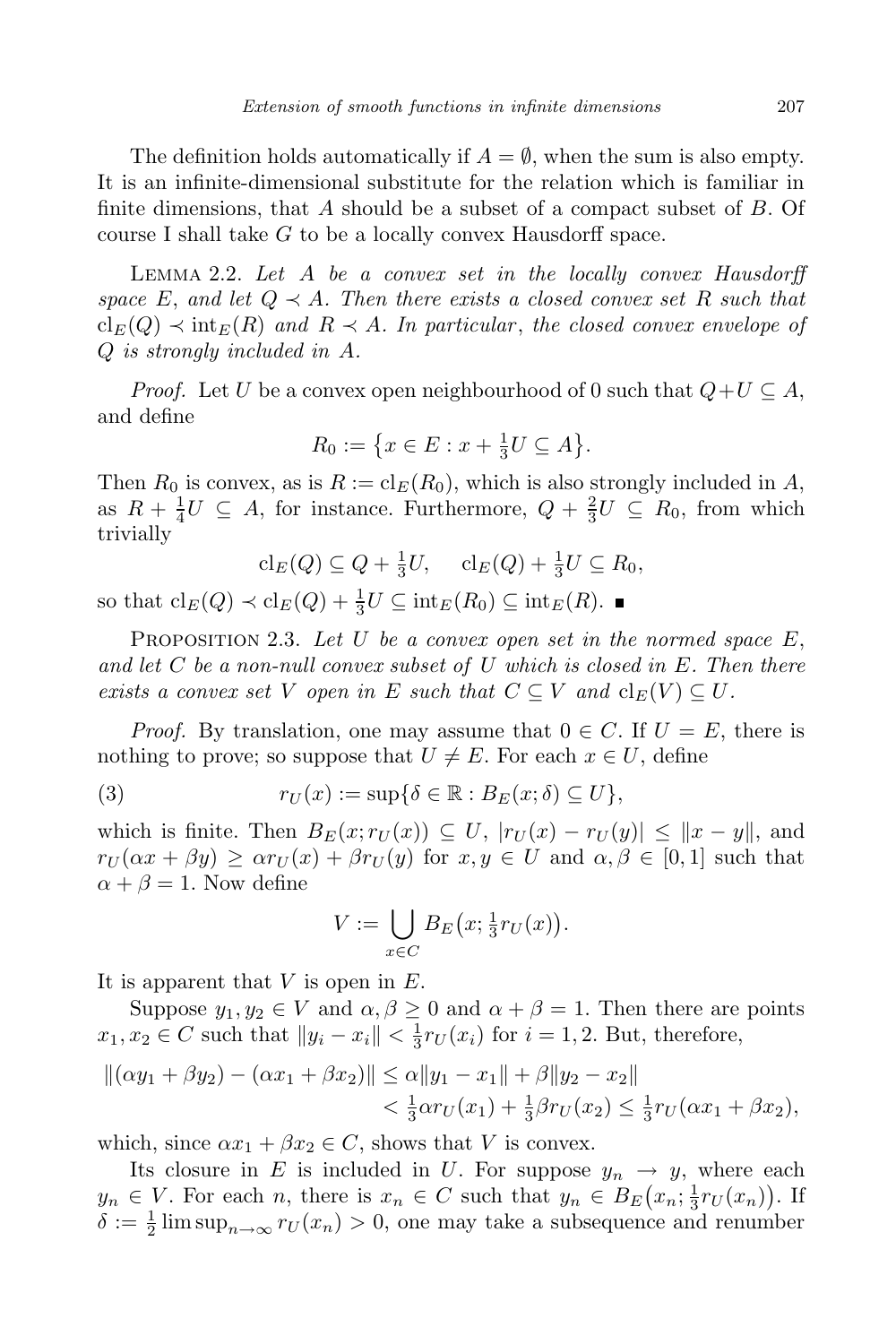to ensure that  $r_U(x_n) \ge \delta$  for all *n*. If *n* is so large that  $||y_n - y|| < \frac{1}{3}$  $\frac{1}{3}\delta$ , then

$$
||y - x_n|| \le ||y - y_n|| + ||y_n - x_n|| < \frac{1}{3}\delta + \frac{1}{3}r_U(x_n) \le \frac{2}{3}r_U(x_n).
$$

In view of the definition of  $r_U$ , this proves that  $y \in U$  in this case. So  $\operatorname{cl}_E(V) \subseteq U$  as required.

If, on the other hand,  $r_U(x_n) \to 0$ , then  $||x_n - y_n|| \to 0$ , and so  $x_n \to y$ as well. As *C* is closed, this proves that  $y \in C \subseteq U$  in this case.

DEFINITION 2.4. Let  $E$  be a normed space, and let  $C, U$  be sets in  $E$ such that  $C \subseteq U$ . Then *C* is said to be *boundedly strongly included* in *U* (which I write  $C \preceq U$ ) if, for every bounded subset  $Q$  of  $E, C \cap Q \prec U$ . (This concept is only of importance in *§*5.)

REMARK 2.5. The function  $r_U$  defined at (3) can be used to express  $\prec$ and  $\preceq$ :  $C \prec U$  is equivalent to "inf<sub>*x*∈C</sub>  $r_U(x) > 0$ ", and, consequently,  $C \preceq U$  is equivalent to "inf<sub>*x*∈*C*∩*Q*</sub>  $r_U(x) > 0$  for all bounded sets  $Q$ ".

It appears that 2.3 cannot be directly generalized to locally convex spaces. The difficulty arises when *C* has empty interior; otherwise, there is the simple argument 2.7.

Lemma 2.6. *Let E be a normed space*, *and let C and U be convex sets such that*  $C \preceq U$ . Then there exists a convex set V open in E such that  $C \preceq V$  *and*  $cl_E(V) \preceq U$ *.* 

*Proof.* Follow the proof of 2.3. That  $C \preceq V$  is clear, since, for any bounded *Q*, there exists  $\varepsilon > 0$  such that  $r_U(x) \geq \varepsilon$  for all  $x \in C \cap Q$ , and therefore

$$
V \supseteq (C \cap Q) + B_E(0; \frac{1}{3}\varepsilon).
$$

Now take some fixed  $y \notin U$  (the case  $U = E$  being trivial), and set  $L := \frac{1}{2} ||y||$ . If  $x \in U$ ,  $r_U(x) \le 2L + ||x||$ . If  $K > 0$  and  $z \in cl_E(V) \cap B_E(0; 2K)$ , there is a sequence  $(z_n)$  in  $V \cap B_E(0; 2K)$  such that  $z_n \to z$ . By the definition of *V*, each  $z_n \in x_n + B_E(0; \frac{1}{3}r_U(x_n))$  for some  $x_n \in C$ , and

$$
2K > ||z_n|| > ||x_n|| - \frac{1}{3}r_U(x_n) \ge ||x_n|| - \frac{1}{3}(2L + ||x_n||),
$$

so that  $x_n \in C \cap B_E(0; 3K + L)$ . As  $C \preceq U$ , there exists a  $\delta > 0$  (depending only on K) such that  $r_U(x_n) > \delta$  for all *n*, and then, for large enough *n*,

$$
z + B_E(0; \frac{1}{3}\delta) \subseteq B_E(z_n; \frac{2}{3}\delta) \subseteq B_E(x_n; \frac{1}{3}r_U(x_n) + \frac{2}{3}\delta)
$$
  

$$
\subseteq B_E(x_n; r_U(x_n)) \subseteq U.
$$

As this holds for all  $z \in \text{cl}_E(V) \cap B_E(0; 2K)$ , it follows that  $\text{cl}_E(V) \preceq U$ .

Lemma 2.7. *Let E be a locally convex space. Suppose C and U are con- <i>sets such that*  $\inf_E(C) \neq \emptyset$ , *C is closed*, *U is open*, *and*  $C \subseteq U$ *. Then there is* a *closed convex set*  $V$  *such that*  $C \subseteq \text{int}_E V$  *and*  $V \subseteq U$ *.*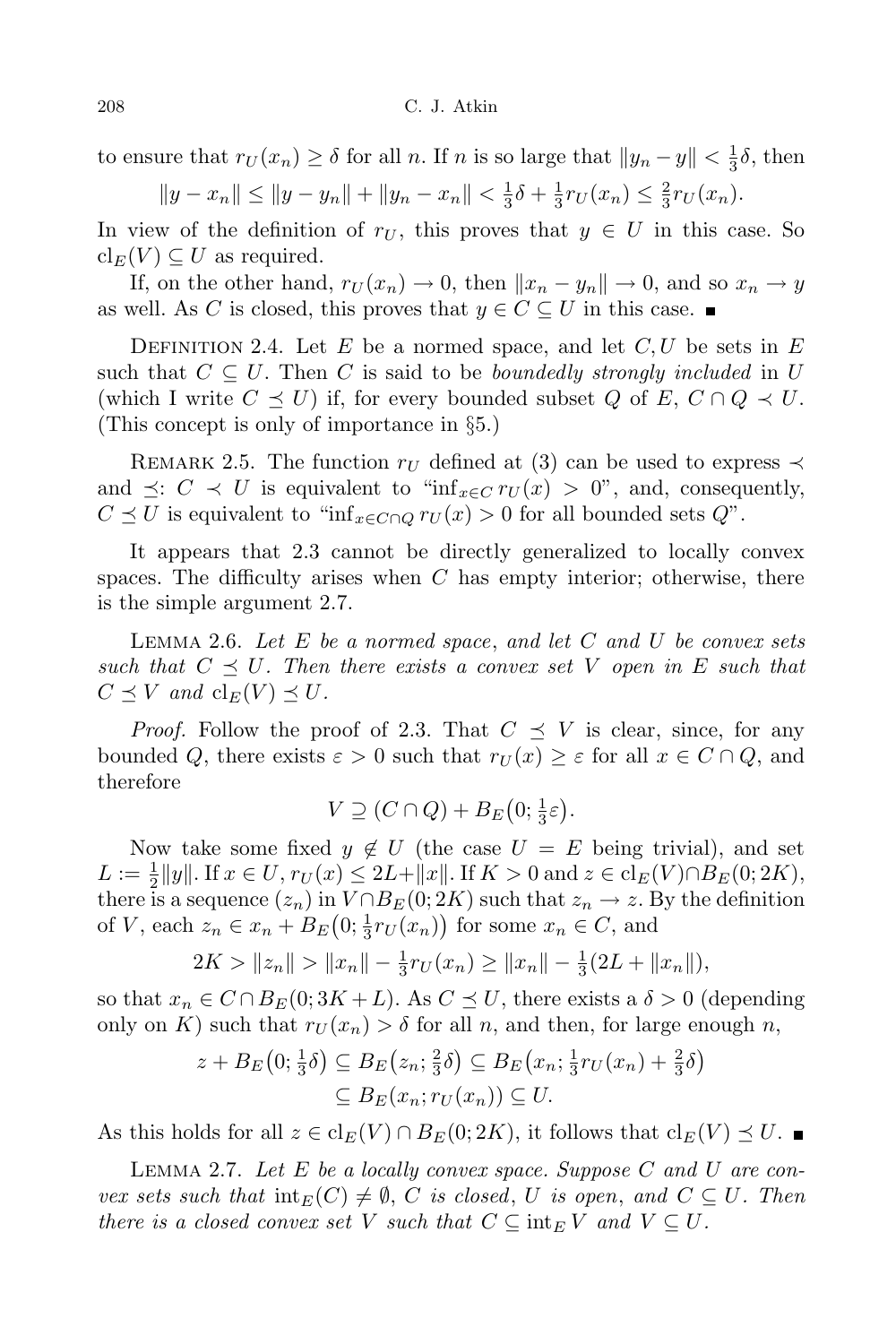*Proof.* Let the Minkowski functionals of  $C, U$  be  $p_C, p_U$  respectively. Take  $V := \{ x \in E : \frac{1}{2} \}$  $\frac{1}{2}(p_C(x) + p_U(x)) \leq 1$ .

LEMMA 2.8. Let E be a normed space; suppose that  $B \prec A$ , where B *is bounded*, *and A is convex and open*, *in E. Then there exists a bounded convex open set*  $A'$  *such that*  $B \prec A' \subseteq A$ *.* 

*Proof.* Let *U* be a bounded convex neighbourhood of 0 in *E* such that  $B + U \subseteq A$ . Then take  $A'$  to be the convex cover of  $B + U$ .

DEFINITION 2.9. Suppose  $A := \{A_1, \ldots, A_u\}$  is a finite indexed class consisting of subsets of a set *X*. (The indices need not in principle be natural numbers, or such a sequence  $\{1, \ldots, u\}$ . By an analogy which will soon become apparent, I shall call it a *complex* in *X*. The members of a complex need not be distinct or non-empty. When *X* is a locally convex space *E*, a second complex in  $E, \mathcal{B} := \{B_1, \ldots, B_v\}$ , is described as *strongly included* in *A*, which I write as  $\mathcal{B} \prec \mathcal{A}$ , if it is indexed by exactly the same indices as *A* and, for each index *i*,  $B_i \prec A_i$  as subsets of *E*. In such case it is clear, since the index set is finite, that there exists some neighbourhood *V* of the origin in *E* such that  $B_i + V \subseteq A_i$  for all indices *i* simultaneously.

When *X* is a normed space *E*, I say that the complex *B* is *boundedly strongly included* in the complex *A*,  $\mathcal{B} \preceq \mathcal{A}$ , if *A* and *B* have the same index sets and, for each index *i*,  $B_i \preceq A_i$ ; that is, for each bounded set *Q* of *E*, there is a neighbourhood *V* of 0 in *E* such that, for each index *i*,  $(B_i \cap Q) + V \subseteq A_i$ .

DEFINITION 2.10. Let  $\mathcal{A} := \{A_1, \ldots, A_v\}$  be a complex in the set X. For any  $\Delta \subseteq \{1, \ldots, v\}$ , let  $A_{\Delta} := \bigcap_{u \in \Delta} A_u$ . Then I call  $\Delta$  a *simplex* of  $\mathcal A$ whenever  $A_{\Delta} \neq \emptyset$ . (In particular, this definition makes  $\emptyset$  a simplex). The subsets  $A_u$ , for  $u \in \Delta$ , are called the *vertices* of the simplex  $\Delta$ . The *star* of a simplex  $\Delta$ , or of any subset  $\Delta$  of the index set, is  $A^{\Delta} := \bigcup_{u \in \Delta} A_u$ . The *dimension* of a simplex of *A* is its cardinality diminished by 1; the dimension of the complex  $\mathcal A$  is the largest dimension of a simplex  $\Delta$  of  $\mathcal A$ ; a simplex is *maximal* if it is not a proper subset of any other simplex. The *order* of *A* is the number of distinct simplices whose dimension is the dimension of *A*. (These names are obviously suggested by an imprecise analogy with the nerves of coverings.) The *carrier* of *A* is the set  $A := \bigcup_{u=1}^{v} A_u = A^{\{1,\dots,v\}}$ . Analogous notations are to apply to other complexes; thus the complex denoted by *B* gives  $B_{\Delta}$ ,  $B^{\Delta}$ , *B*.

Remark 2.11. If *A*, *B* are complexes in a locally convex space *E*, and  $B \prec A$ , then  $B^{\Delta} \prec A^{\Delta}$  and  $B_{\Delta} \prec A_{\Delta}$  for each subset  $\Delta$  of the index set. Indeed, there is a neighbourhood *V* of the origin in *E* such that  $B^{\Delta}+V \subseteq A^{\Delta}$ and  $B_{\Delta} + V \subseteq A_{\Delta}$  for all  $\Delta$ .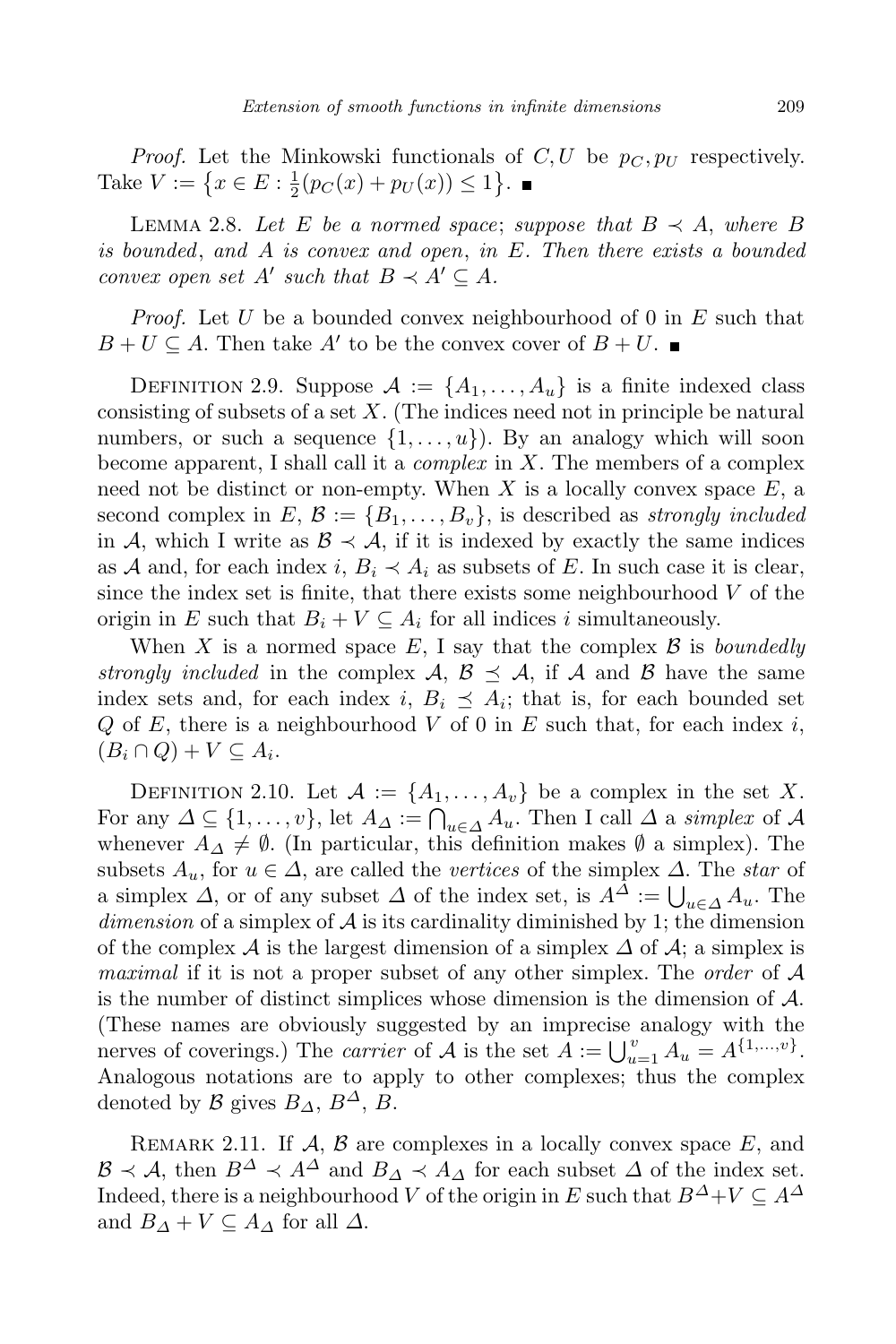The main result of this paper will be Theorem 5.1, which says approximately that, if a complex  $\beta$  is strongly included in a complex  $\mathcal A$  of convex open sets in a locally convex Hausdorff space  $E$ , and if  $\mathcal F$  is an admissible class, then, for any  $\mathcal{F}\text{-extensible function } f$  defined on the carrier of  $\mathcal{A}$ , there is a function in *F* defined on *E* and agreeing with *f* on the carrier of *B*. The difficulty with the proof is that the complexes may have a complicated combinatorical structure, that is, the convex sets may intersect in a way that makes local extensions interfere with each other. There are therefore two steps; in the first I consider what happens if the simplest case, that of stars, is already known.

## **3. Extension (stars of simplices excepted)**

Proposition 3.1. *Let E be a locally convex space*, *and F a vector space*, *with X a subset of E and Y a convex subset of F. Let F be a Y -admissible class* (*see* 1*.*7) *of functions defined on the open subsets of X with values in Y . Suppose that*  $A := \{A_u : 1 \le u \le v\}$  *is a complex consisting of open convex sets of*  $E$ , *and*  $B$  *is a complex of subsets of*  $E$ , *such that*  $B \prec A$ *. Then, for any*  $map f : B \cap X \to Y$ , and any *family of maps*  $f_{\Delta} : X \to Y$ in F, one for each simplex  $\Delta$  of A, such that  $f_{\Delta} | B^{\Delta} \cap X = f | B^{\Delta} \cap X$  for each  $\Delta$ , there exists a map  $h: X \to Y$  in F such that  $h|B \cap X = f|B \cap X$ .

REMARK 3.2. Every simplex of  $\beta$  is a simplex of  $\mathcal{A}$ , but the converse is not true; that is, there may be many simplices  $\Delta$  of  $\mathcal{A}$  ( $A_{\Delta} \neq \emptyset$ ) for which  $B_\Delta = \emptyset$ . It is also quite possible that  $B^\Delta \cap X = \emptyset$ , in which case the condition on  $f_\Delta$  would be vacuously satisfied. The reason for introducing *X* is (see *§*1) that there are some interesting classes of functions which can only be reasonably defined on "thin" sets. See 3.3 for further comments.

*Proof of 3.1.* The argument is inductive, and will be presented in steps.

(a) If the dimension of *A* is *−*1, all its members and all the members of *B* are null; and, whenever  $B = \emptyset$ , the proposition holds trivially because, by 1.7, there is *some* map  $h: X \to Y$  in  $\mathcal{F}$ .

(b) If the dimension of *A* is greater than *−*1, there are some 0-simplices in *A*, that is, indices *u* for which  $A_u \neq \emptyset$ . Clearly, any other indices may simply be ignored, so I shall assume henceforth that  $A_u$  is non-null for each  $u$ . Of course, some of the  $B_u$  may be null.

(c) If the dimension of  $\mathcal A$  is  $v-1$ , every 0-simplex is a vertex of a unique simplex  $\Delta$  of maximal dimension; the order of  $\mathcal A$  must be 1, and  $A = A^{\Delta}$ . The proposition is trivially true, for it suffices to take  $h := f_{\Delta}$ . In particular, this applies if there is a single vertex  $(v = 1, d = 0, o = 1)$ .

(d) Suppose now that the dimension of  $A$  is  $d \geq 0$  and the order of  $A$ is *o*. The inductive hypothesis will be that the proposition has already been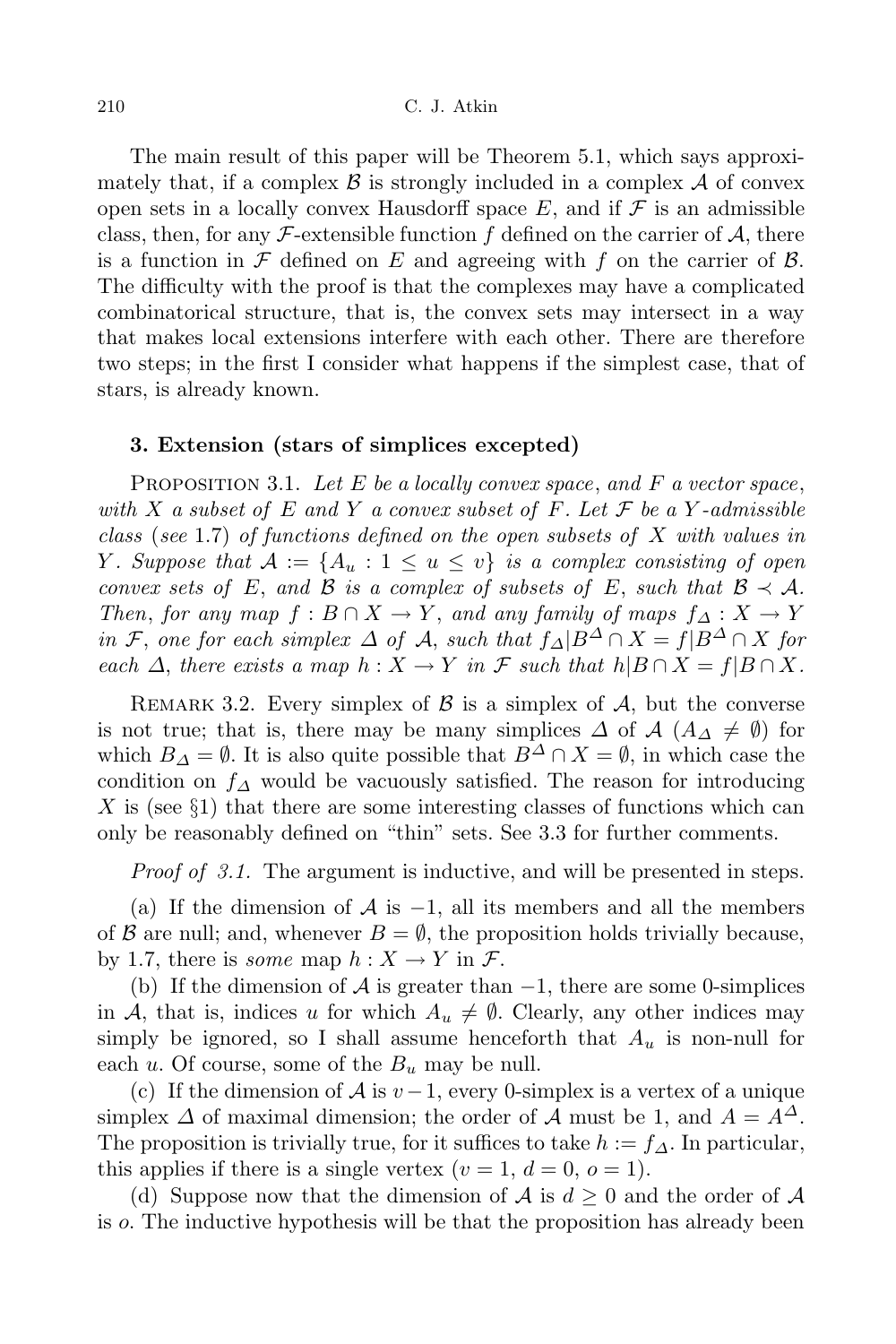proved for any *A* and *B* satisfying the hypotheses, provided that *A* has dimension less than  $d$ , or, when  $o \geq 2$ , dimension equal to  $d$  and order less than *o*. The cases  $d = -1$  and  $d = 0$ ,  $o = 1$  have been proved at (a) and (c).

(e) (c) also applies when  $d+1 = v$ . So now, suppose  $d+1 < v$ . Renumbering, if necessary, I may suppose that

$$
Q := A_1 \cap \ldots \cap A_{d+1} \neq \emptyset
$$

is a simplex of the maximum dimension *d*. For each *u* with  $d+1 < u \leq v$ ,  $Q \cap A_u = \emptyset$  (or there would be a simplex of dimension  $d+1$ ). As  $Q$  and  $A_u$  are disjoint open non-empty convex sets, one has for each such *u* a continuous non-zero linear functional  $\lambda_u$  on E, and a scalar  $\varrho_u$ , such that

$$
(4) \qquad \lambda_u(Q) \subseteq \{\tau \in \mathbb{R} : \tau < \varrho_u\}, \qquad \lambda_u(A_u) \subseteq \{\tau \in \mathbb{R} : \tau > \varrho_u\}.
$$

The functionals  $\lambda_{d+2}, \lambda_{d+3}, \ldots, \lambda_v \in E'$  need not be linearly independent. Choose from them a maximal linearly independent subset, which, by renumbering, may be denoted as  $\{\lambda_{v-k+1}, \ldots, \lambda_v\}$ . Define

(5) 
$$
P: E \to \mathbb{R}^k: x \mapsto (\lambda_{v-k+1}(x), \ldots, \lambda_v(x)).
$$

Then *P* is a continuous epimorphism. Each of the functionals  $\lambda_u, \lambda_{u+1}, \ldots$  $\ldots, \lambda_v$  for  $d+1 < u \leq v$  is of the form  $\mu_u \circ P$  for some suitable non-zero linear functional  $\mu_u$  on  $\mathbb{R}^k$ . Hence, from (4),

(6) 
$$
\begin{cases} P(Q) \subseteq \{\xi \in \mathbb{R}^k : (\forall u) \ d+1 < u \le v \Rightarrow \mu_u(\xi) < \varrho_u\}, \\ P(A_u) \subseteq \{\xi \in \mathbb{R}^k : \mu_u(\xi) > \varrho_u\} \quad \text{for } d+1 < u \le v. \end{cases}
$$

Now  $B_u \prec A_u$  for each *u*; there exists a convex neighbourhood *V* of 0 in *E* such that, for  $1 \le u \le v$ ,  $B_u + 3V \subseteq A_u$ . For each *u* define

(7) 
$$
\begin{cases} A'_u := \{x \in E : x + V \prec A_u\}, \\ Q' := A'_1 \cap \ldots \cap A'_{d+1}; \\ B_u + V \subseteq A'_u, \quad A'_u + V \subseteq A_u, \end{cases}
$$

so that  $B_u \prec A'_u \prec A_u$ , and  $A'_u$  is an open convex set. Also,  $Q' + V \subseteq Q$ . It is of course possible that  $Q' = \emptyset$ . Since the functionals  $\lambda_u = \mu_u \circ P$  are non-zero, there exists  $\varepsilon > 0$  such that  $\mu_u(P(V)) \supseteq (-2\varepsilon, 2\varepsilon)$  for every *u*. Consequently, (6) gives

(8) 
$$
\begin{cases} P(Q') \subseteq \{\xi \in \mathbb{R}^k : (\forall u) \ d+1 < u \le v \Rightarrow \mu_u(\xi) < \varrho_u - 2\varepsilon\}, \\ P(A'_u) \subseteq \{\xi \in \mathbb{R}^k : \mu_u(\xi) > \varrho_u + 2\varepsilon\} & \text{for } d+1 < u \le v. \end{cases}
$$

For each subset *T* of  $\{d+2, d+3, \ldots, v\}$ , set

(9) 
$$
\begin{cases}\nT^c := \{d+2, d+3, \ldots, v\} \setminus T, \\
U(T) := \{\xi \in \mathbb{R}^k : (\forall r \in T) \ (\mu_r(\xi) > \varrho_r - 2\varepsilon) \\
&\& (\forall r \in T^c) \ (\mu_r(\xi) < \varrho_r + 2\varepsilon)\}, \\
C(T) := \{\xi \in \mathbb{R}^k : (\forall r \in T) \ (\mu_r(\xi) \geq \varrho_r - \varepsilon) \\
&\& (\forall r \in T^c) \ (\mu_r(\xi) \leq \varrho_r + \varepsilon)\}.\n\end{cases}
$$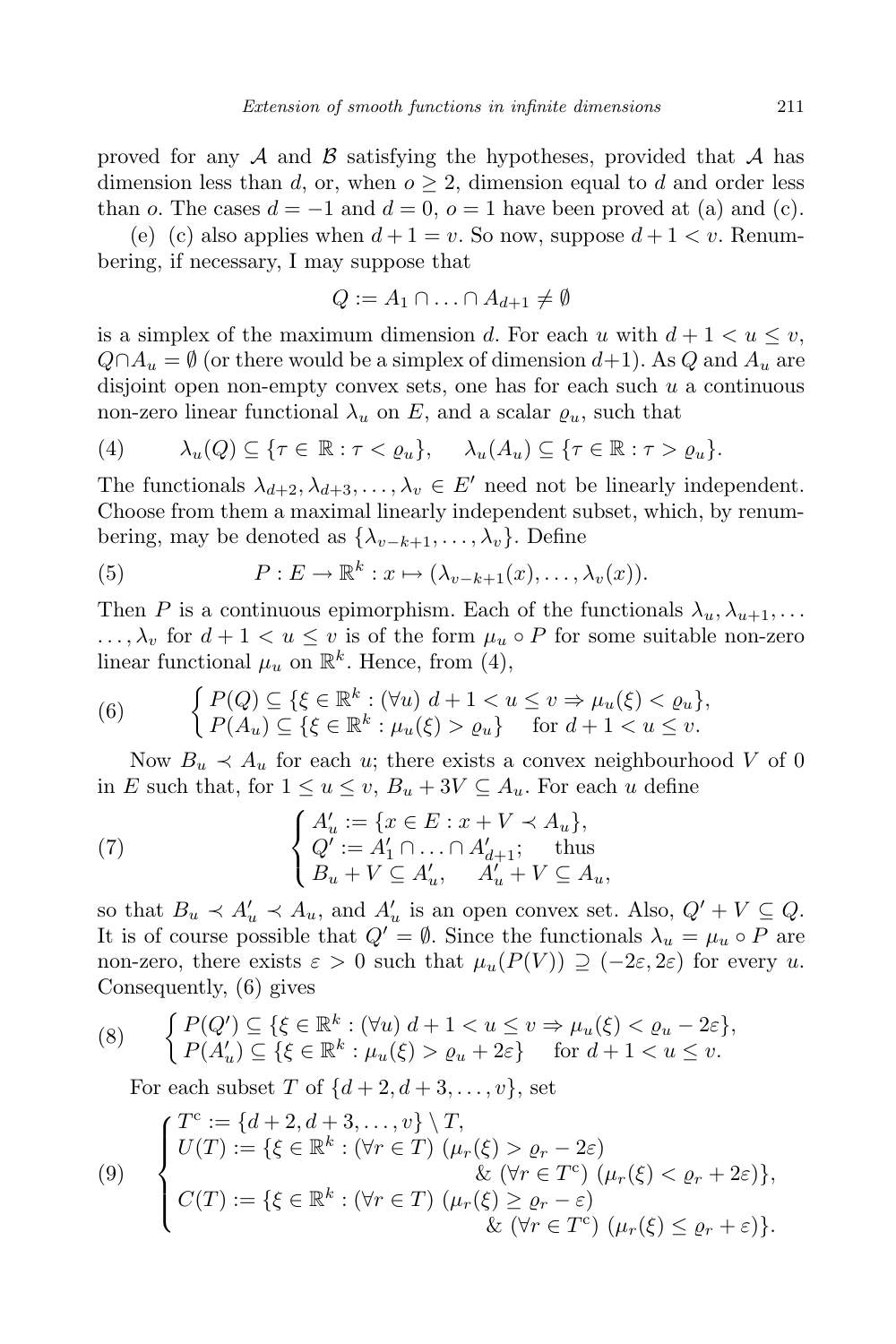The sets  $C(T)$  are closed in  $\mathbb{R}^k$ ;  $U(T)$  is open and convex,  $C(T) \prec U(T)$ . Define, for each *T* and for  $1 \le u \le v$ ,

(10) 
$$
A_u(T) := A'_u \cap P^{-1}(U(T)), \quad B_u(T) := B_u \cap P^{-1}(C(T)).
$$

Thus the sets  $A_u(T)$  are open and convex in  $E$ .

There is a convex neighbourhood *W* of 0 in *E* such that  $W \subseteq V$  and, for each  $u$ ,  $\lambda_u(W) \subseteq (-\varepsilon, \varepsilon)$ . If  $x \in B_u(T)$ , then (see (7))  $x + V \subseteq A'_u$ . Also, for all  $r > d + 1$ ,  $P(x) \in C(T)$  and

$$
\lambda_r(x+W) \subseteq (\lambda_r(x)-\varepsilon, \lambda_r(x)+\varepsilon);
$$

for  $r \in T$ , therefore, (9) shows  $(\mu_r \circ P)(x+W) \subseteq (\varrho_r - 2\varepsilon, \infty)$ , whilst, when  $r \in T^c$ ,  $(\mu_r \circ P)(x+W) \subseteq (-\infty, \varrho_r + 2\varepsilon)$ . So  $P(B_u(T) + W) \subseteq U(T)$ ; hence,  $B_u(T) + W \subseteq A_u(T)$ , and

$$
\mathcal{B}(T) := \{B_1(T), \ldots, B_v(T)\} \prec \mathcal{A}(T) := \{A_1(T), \ldots, A_v(T)\}.
$$

Each set of  $\mathcal{A}(T)$  or of  $\mathcal{B}(T)$  is a subset of the corresponding set of  $\mathcal{A}$  or of  $\mathcal{B}$ , and each simplex of  $\mathcal{A}(T)$  is a simplex of  $\mathcal{A}$ . Consequently, the hypotheses of the proposition are satisfied for the pair  $\mathcal{A}(T), \mathcal{B}(T)$ , if one takes instead of *f* its restriction to  $B(T) \cap X$  and the same  $f_{\Delta}$  as before for every simplex *∆* of *A*(*T*).

(f) From (10) and (8), one sees that, for  $d+1 < u \leq v$ ,

$$
\lambda_u(A_u(\emptyset)) \subseteq \lambda_u(A'_u) \subseteq (\varrho_u + 2\varepsilon, \infty).
$$

But (9) and (10) ensure that  $\lambda_u(A_u(\emptyset)) \subseteq \mu_u(U(\emptyset)) \subseteq (-\infty, \varrho_u + 2\varepsilon)$  for  $d+1 < u \leq v$ . So  $A_u(\emptyset) = \emptyset$  for  $d+1 < u \leq v$ , and the only 0-simplices (non-null members) of  $\mathcal{A}(\emptyset)$  must be among  $A_1(\emptyset), \ldots, A_{d+1}(\emptyset)$ . Therefore either the dimension of  $\mathcal{A}(\emptyset)$  is *d*, and its order is 1, or its dimension is less than *d*. The first case was discussed at (c). In the second case, the inductive hypothesis (d) applies to the pair  $\mathcal{A}(\emptyset), \mathcal{B}(\emptyset)$ . In both cases, there is a function  $h_{\emptyset}: X \to Y$  such that  $h_{\emptyset}|B(\emptyset) \cap X = f|B(\emptyset) \cap X$ .

(g) If  $T \neq \emptyset$ , let  $r \in T$ . Then, for all  $u, 1 \leq u \leq v$ , (9) and (10) entail

(11) 
$$
\lambda_r(A_u(T)) \subseteq \mu_r(U(T)) \subseteq (\varrho_r - 2\varepsilon, \infty).
$$

On the other hand, (10) and (8) show that, for  $d+1 < r \leq v$ ,

(12) 
$$
\lambda_r\left(\bigcap_{u=1}^{d+1} A_u(T)\right) \subseteq \lambda_r\left(\bigcap_{u=1}^{d+1} A'_u\right) = \lambda_r(Q') \subseteq (-\infty, \varrho_r - 2\varepsilon).
$$

By (11) and (12), necessarily  $A_1(T) \cap \ldots \cap A_{d+1}(T) = \emptyset$ . Now every simplex of  $\mathcal{A}(T)$  is a simplex of  $\mathcal{A}$ , and at least one *d*-simplex of  $\mathcal{A}$  is not a simplex of  $\mathcal{A}(T)$ ; hence either the dimension of  $\mathcal{A}(T)$  is less than *d* or its order is less than *o*. In either case, the inductive hypothesis (d) applies to the pair  $\mathcal{A}(T), \mathcal{B}(T)$ .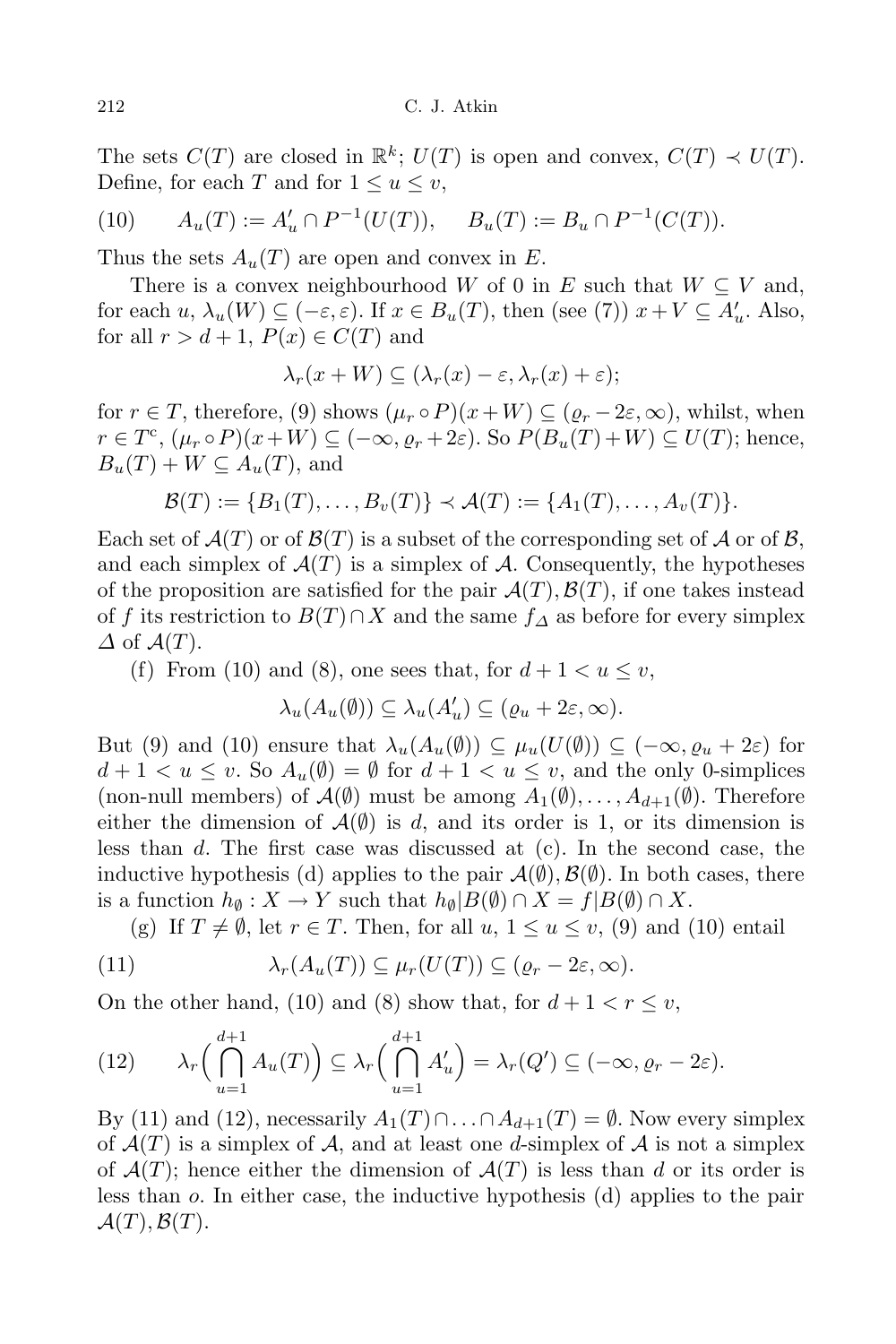(h) For all choices of *T*, then, there is a function  $h_T: X \to Y$  such that  $h_T|B(T) \cap X = f|B(T) \cap X$ . Note from (10) that

$$
B(T) = B \cap P^{-1}(C(T)).
$$

From (9), any  $\xi \in \mathbb{R}^k$  lies in the interior of  $C(T_{\xi})$ , if  $T_{\xi}$  denotes the set of indices  $r \in \{d+2, d+3, \ldots, v\}$  for which  $\mu_r(\xi) \ge \varrho_r$ . So the interiors of the sets  $C(T)$  cover  $\mathbb{R}^k$ . There is a subordinate  $C^{\infty}$  partition of unity  $\{\psi_T\}$ on  $\mathbb{R}^k$ , where  $C(T)$  includes the support of  $\psi_T$  for each *T*. Certainly,  $\psi_T \circ P$ is finitely determined (see 1.6). Thus  $h: X \to Y$ , defined by

(13) 
$$
h(x) := \sum_{T} \psi_T(P(x))h_T(x),
$$

where the sum extends over all  $2^{v-d-1}$  choices of  $T \subseteq \{d+2, d+3, \ldots, v\}$ , is in  $\mathcal F$  by 1.7, and it takes values in  $Y$  because  $Y$  is convex. Suppose  $x \in B \cap X$ . For any *T* such that  $\psi_T(P(x)) \neq 0$ , then,  $P(x) \in C(T)$  and, from (10),  $x \in B(T) \cap X$ . Ergo,  $h_T(x) = f(x)$  by the construction. So  $h|B \cap X = f|B \cap X$  as required. This completes the inductive step, in the only case  $(d+1 < v)$  for which it was non-trivial. The proof is therefore finished.  $\blacksquare$ 

REMARK 3.3. In the argument above, there is no need to assume any countability hypothesis for  $E$ , or to demand that the class  $\mathcal F$  be locally defined, because the construction of *h* terminates after finitely many steps. This is no longer true in *§*4. Also, notice that the only extensions of *f* that are needed are explicitly demanded in the conditions of the theorem, and, consequently, that  $f$  is automatically  $\mathcal{F}\text{-extensible.}$ 

As is evident in the proof, the rôle of the complex  $A$  in the statement of the theorem is merely to furnish a convenient class of simplices to which the conditions that have to be imposed may apply; it does not appear in the conclusion. It would be more natural to begin with the complex consisting of the convex envelopes *Γ*(*B*) of the elements *B* of *B*, but, no matter how small a neighbourhood *V* of 0 were taken, the complex  $\{ \Gamma(B) + V : B \in \mathcal{B} \}$ might have additional simplices.

The underlying idea is that linear functionals and smooth combinations of them give a large enough class of  $C^{\infty}$  functions for some purposes. Specifically, the Hahn–Banach theorem enables one to use them to separate combinations of open convex sets. It might theoretically be possible to argue similarly on the basis of other separation theorems, which might be a way to improve the results and even to extend them to non-separable spaces; but I do not know of any such theorems. For instance, can two disjoint closed polynomially-convex sets always be separated by a smooth function? As things are, the requirements that *A* be finite and consist of convex sets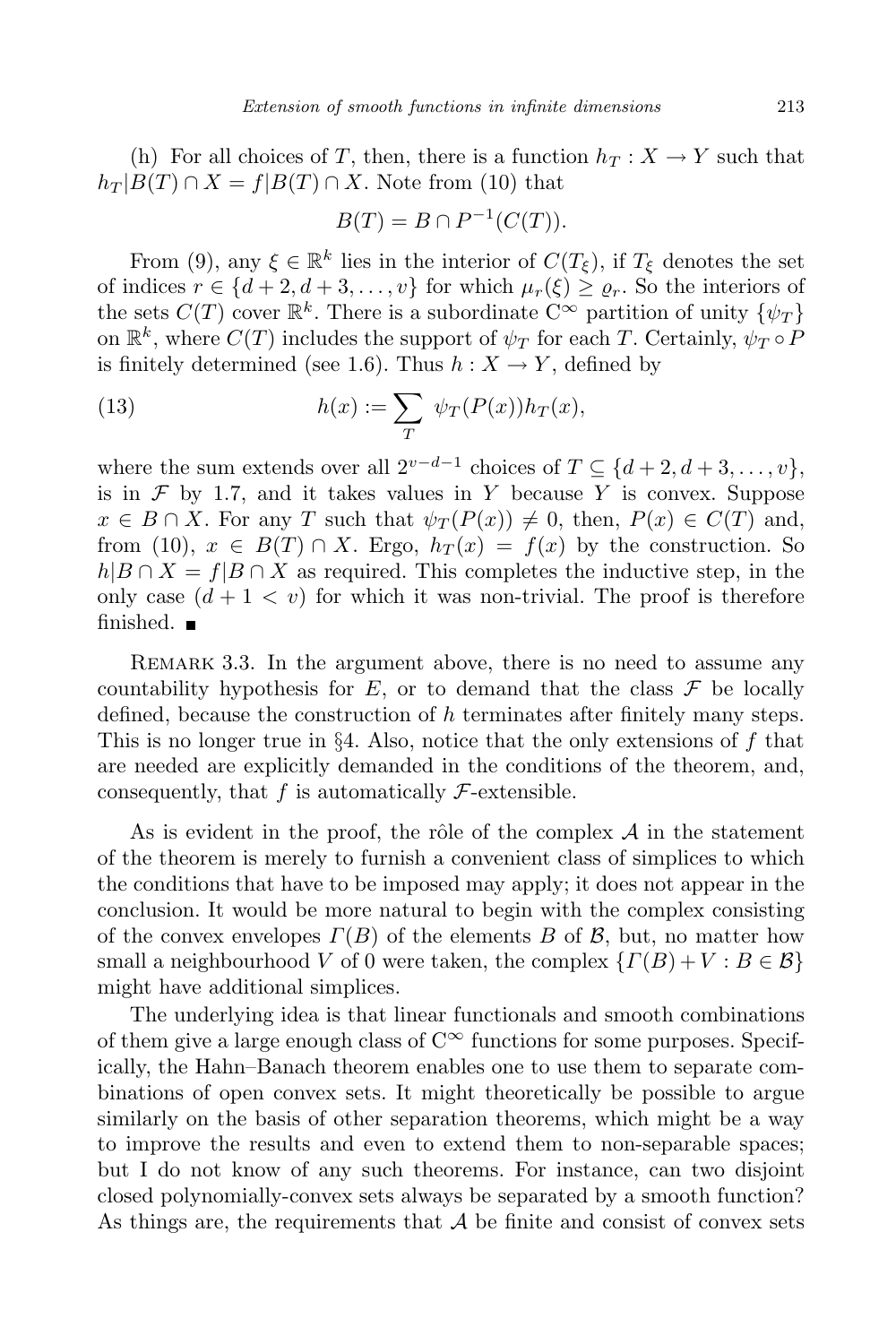force the later discussion to be limited to spaces with some countability restriction; if, for instance,  $A$  could be locally finite but uncountable, more might be proved.

There are several possible addenda to Proposition 3.1, two of which may be given here. It is convenient to establish the notation  $\mathcal{F}(M; N)$  to mean the set of functions  $M \to N$  that belong to  $\mathcal{F}$ . Any algebraic operations in  $\mathcal{F}(M; N)$  are understood to be defined pointwise when they are defined. The proof of 3.1 yields, without serious alteration:

COROLLARY 3.4. Let  $A, B$  and  $F, E, F, X$  be as in 3.1. Suppose that  $\mathcal E$ *is a convex set of functions*  $A \cap X \to F$  *and that*, *for each simplex*  $\Delta$  *of*  $\mathcal A$ *and for each*  $f \in \mathcal{E}$ , *there is an affine-linear mapping*  $\mathcal{L}_{\Delta} : \mathcal{E} \rightarrow \mathcal{F}(X; F)$ such that  $\mathcal{L}_{\Delta}(f)|B^{\Delta} \cap X = f|B^{\Delta} \cap X$ . Then there is an affine-linear map  $\mathcal{L}: \mathcal{E} \to \mathcal{F}(X;F)$  such that, for each  $f \in \mathcal{E}, \mathcal{L}(f)|B \cap X = f|B \cap X$ . *Furthermore, the image of*  $\mathcal{L}(f)$  *is included in the convex envelope of all the images of the mappings*  $\mathcal{L}_\Delta(f)$ . ■

REMARK 3.5. The corollary arises from the observation that all the constructions in the proof of 3.1—the linear functionals  $\lambda_u$ , the pairs  $A(T), B(T)$ , and the partition of unity  $\psi_T$ —are made to accord only with the geometry of *A* and *B*, and do not depend on the functions  $f, f_\Lambda$ .

DEFINITION 3.6. Suppose that  $G$  is a subspace of the topological dual *E*<sup>*f*</sup> of the locally convex Hausdorff space *E*. A linear surjection  $P: E \to \mathbb{R}^k$ will be called a *G*-*surjection* if its composition with each of the coordinate functions of  $\mathbb{R}^k$  is a linear functional belonging to *G*. (Its composition with any linear functional on  $\mathbb{R}^k$  then also belongs to *G*.) A function  $f: U \to \mathbb{R}$ defined on an open set *U* of *E* may be described as *G*-*finitely determined* if there exist a *G*-surjection  $P: E \to \mathbb{R}^k$  and a function  $\phi: P(U) \to \mathbb{R}$  such that  $f = \phi \circ P$ . If X is a subset of E and Y is a convex set in the vector space *F*, a class *F* of functions  $X \to Y$  is  $(G, Y)$ -*admissible* if, whenever  $f, g$ :  $X \to Y$  are mappings in  $\mathcal F$  and  $\psi : W \to [0,1]$  is a *G*-finitely determined  $C^{\infty}$  function on an open subset *W* of *E* which includes *X*, then  $h: X \to Y$ is also in *F*, where

$$
(\forall x \in X) \quad h(x) = \psi(x)f(x) + (1 - \psi(x))g(x).
$$

This is, of course, a less demanding condition, in principle, than the *Y* -admissibility of 1.7.

Lemma 3.7. *Suppose in* 3*.*1 *or in* 3*.*4 *that E is a normed space and all the convex sets belonging to the complex A are bounded. Let G be a norm-dense subspace of the dual space E<sup>0</sup> . Then the previous conclusions*, *in* 3.1 *or in* 3.4, *hold on the weaker condition that*  $\mathcal{F}$  *is*  $(G, Y)$ *-admissible instead of Y -admissible.*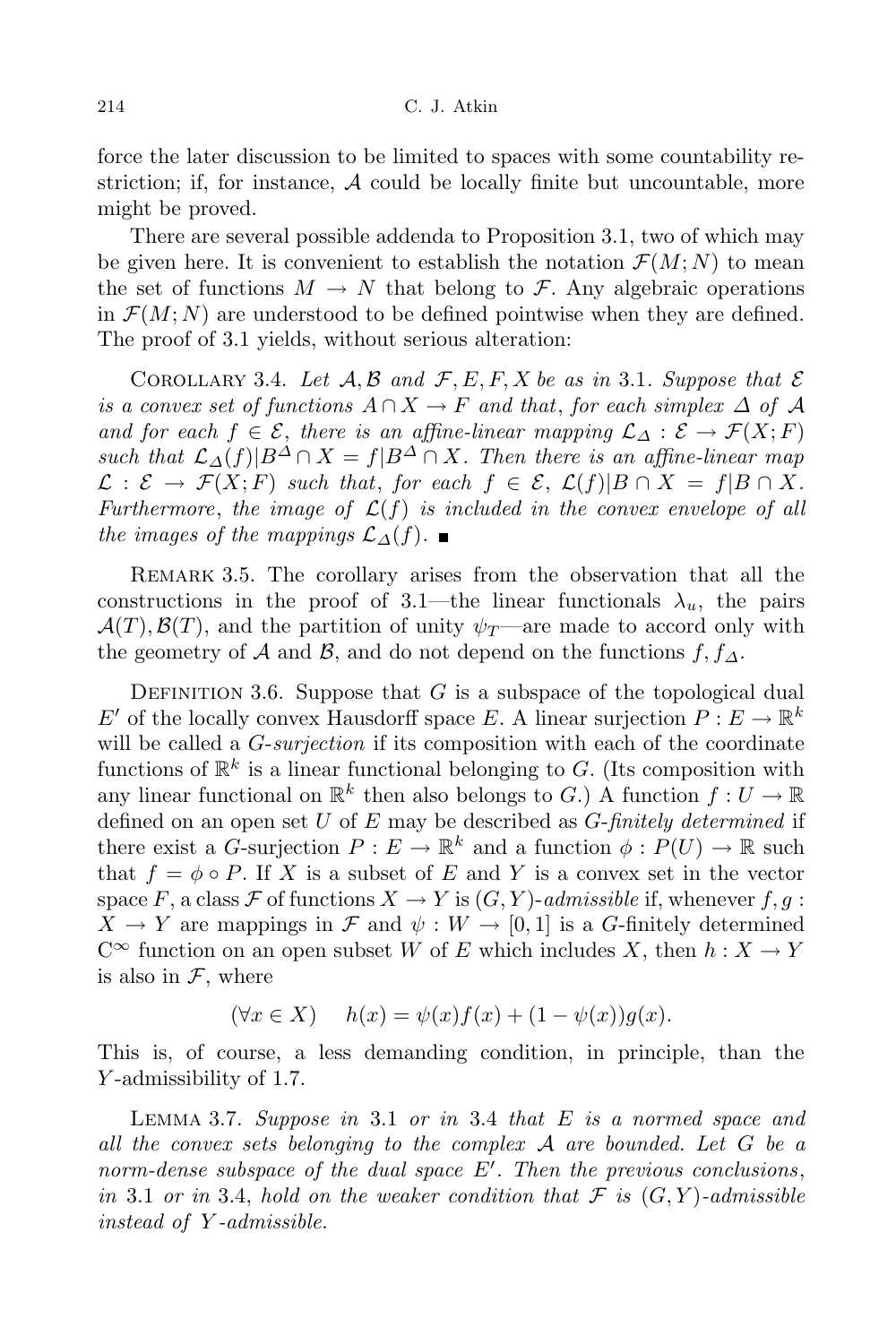*Proof.* Suppose that all the sets of *A* lie in  $B_F(0;L)$ . Define the functionals  $\lambda_u$  as at (4), and the sets  $A'_u, Q'$  as at (7). Then there exists an  $\varepsilon > 0$ such that, for each *u* such that  $d+1 < u \leq v$ ,  $\sup_{u \in \mathcal{U}} \lambda_u(Q') + 6\varepsilon < \inf_{u \in \mathcal{U}} \lambda_u(A'_u)$ . If  $\lambda'_u \in E'$  and  $\|\lambda_u - \lambda'_u\| < \varepsilon/L$ , then sup  $\lambda'_u(Q') < \sup \lambda_u(Q') + \varepsilon$  and  $\inf \lambda'_u(Q') > \sup \lambda'_u(Q') - \varepsilon$  for each *u* with  $d+1 < u \leq v$ . Hence, one may choose elements  $\lambda'_u$  of *G* such that  $\sup \lambda'_u(Q') + 4\varepsilon < \inf \lambda'_u(A'_u)$ . Select a maximal linearly independent subset (for infinite-dimensional  $E$ , the  $\lambda'_u$ might already have been chosen to be linearly independent), and proceed as before; (8) becomes a consequence of the new construction.

REMARK 3.8. What was needed at  $3.1(e)$  was a condition on two disjoint convex sets  $Q, R$  that would ensure the existence of  $\lambda \in E'$  such that the intervals  $\lambda(Q), \lambda(R)$  of R are "separated"—in effect, have disjoint closures. The condition used was that  $(Q+V) \cap R = \emptyset$  for some neighbourhood *V* of 0 in *E*, which one might call *convex separation*; then 3.7 says that, if *Q* and *R* are non-null separated convex sets and bounded in the normed space *E*, the set of possible  $\lambda$  is norm-open in  $E'$ . If  $Q$  is unbounded, there is often only one possible  $\lambda$ , whilst, if  $Q$  and  $R$  are disjoint non-null, convex, bounded and closed, but not separated, the set of separating linear functionals is not norm-open.

**4. Extension from stars of simplices.** The question of existence of the extension *h* is reduced by 3.1 to the existence of the functions  $f_{\Delta}$ , the "extensions from stars" of *f*. From a logical point of view, it is slightly curious that I now use 3.1 itself to construct extensions such as *f∆*. The argument is made possible by 1.8, which furnishes extensions in special cases. The construction is by an *infinite* induction; it assumes  $\mathcal F$  is locally defined, and E is to be Lindelöf  $([7], 3.8)$ , so that, at each stage, only finitely many sets, all convex, need be considered. "Countable" arguments of a similar kind can be carried out for some purposes in spaces that are merely paracompact, by virtue of the theorem of Stone that open coverings have *σ*-discrete refinements ([7], 5.1.12), but such refinements must be obtained by modifying the geometrical shape of the original sets of the cover. One cannot assume here that the sets of the refinement would still be convex. Moreover, at each stage one may also have to deal with infinitely many "predecessors", namely the individual sets of the preceding discrete classes.

For remarks about the details of the proof below, see 4.3.

REMARK 4.1. Let  $\mathcal{U}, \mathcal{V}$  be open coverings of a topological space *S*. Then *V* is a *strong star-refinement* of *U* if, whenever  $U \in \mathcal{V}$ , there exists some member *T* of *U* such that, whenever  $V, W \in V$  and  $U \cap V \neq \emptyset \neq V \cap W$ , necessarily  $U \cup V \cup W \subseteq T$ .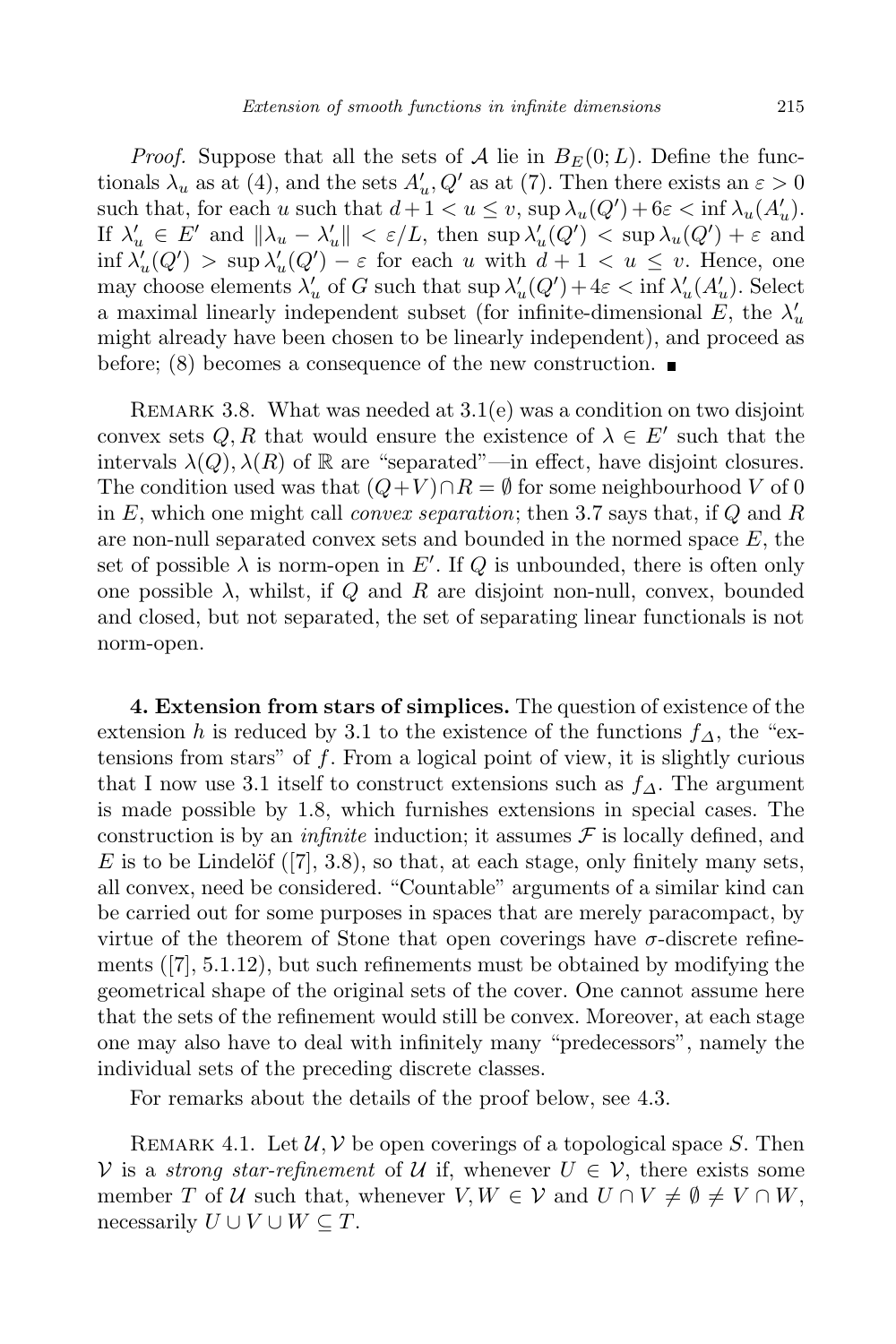This is not quite the same as a "star-refinement" as usually defined (see [7], 5.1.11, p. 376, and the discussion afterwards), but it remains true that any open covering of a paracompact space has a strong star-refinement; indeed, it suffices to take a star-refinement of a star-refinement.

PROPOSITION 4.2. Let *E* be a *Hausdorff* locally convex Lindelöf space, *and F a vector space*, *with X a subset of E and Y a convex subset of F. Let F be a Y -admissible* (*see* 1*.*7) *and locally defined* (*see* 1*.*4) *class of functions on the open subsets of X in the subspace topology*, *with values in Y . Suppose that*  $\mathcal{A} := \{A_u : 1 \leq u \leq v\}$  *is a complex consisting of open convex sets of*  $E$ , and B is a complex of subsets of E, such that  $\mathcal{B} \prec \mathcal{A}$  and  $\bigcap_{u=1}^{v} A_u \neq \emptyset$ . *Write*  $A := \bigcup_{u=1}^{v} A_u$  *and*  $B := \bigcup_{u=1}^{v} B_u$  (*the carriers of*  $A$  *and*  $B$ *). If a function*  $f : A ∩ X → Y$  *is*  $\mathcal{F}\text{-}extensible$  (*see* 1.5), *then there exists a function*  $g: X \to Y$  *in*  $\mathcal F$  *such that*  $g|B \cap X = f|B \cap X$ .

*Proof.* (a) Since  $\mathcal F$  itself may if necessary be translated, there is no loss of generality in supposing  $0 \in \bigcap_{u=1}^{v} A_u$ . Thus  $N := \bigcap_{u=1}^{v} A_u$  is a convex open neighbourhood of 0 in *E*.

As  $\mathcal{B} \prec \mathcal{A}$ , there is a convex neighbourhood *V* of 0 in *E* such that  $B_u + V \subseteq A_u$  for each *u*, and, consequently,

$$
(B_u \cup \{0\}) + (V \cap N) \subseteq A_u, \quad \Gamma(B_u \cup \{0\}) + (V \cap N) \subseteq A_u.
$$

Set

$$
B''_u := \Gamma(B_u \cup \{0\}) + \frac{1}{2}(V \cap N)
$$

("*Γ*" denotes the convex cover); this is a convex open neighbourhood of 0 in *E*. Let  $B'_u := \text{cl}_E(B''_u) \subseteq B''_u + \frac{1}{6}$  $\frac{1}{6}(V \cap N), B_u^* := B_u' + \frac{1}{6}$  $\frac{1}{6}(V \cap N)$ ; thus

$$
B_u^* + \frac{1}{6}(V \cap N) \subseteq A_u \cap (2B_u'').
$$

By taking  $A_u \cap (2B_u'')$  instead of  $A_u$ ,  $B_u'$  instead of  $B_u$ , and *V* instead of 1  $\frac{1}{6}(V \cap N)$ , I may therefore assume that, for each *u*,

(14) 
$$
\begin{cases} B_u \text{ is a closed convex neighbourhood of 0;} \\ B_u^* \text{ is another, such that } B_u + V \subseteq B_u^*, B_u^* + V \subseteq A_u; \\ A_u \subseteq 2(\text{int}_E(B_u)). \end{cases}
$$

The sets  $A_u$  and  $B_u$ , and the unions  $A := \bigcup_{u=1}^v A_u$  and  $B := \bigcup_{u=1}^v B_u$ , are then all star-shaped about 0 (a fact constantly employed below), and  $\frac{1}{2}A \subseteq \text{int}_E(B).$ 

(b) There are two classes of points in *E*. The first class, which I shall call  $\mathfrak{X}$ , consists of those points *x* (including 0) such that, for all  $t \in (0, \infty)$ , *tx* ∈ *A*. The second, 2, consists of those  $y \text{ } ∈ E \setminus \{0\}$  for which  $ty \notin A$  for some  $t \in (0, \infty)$ .

Since *A* is a finite union of the sets  $A_u$ ,  $\mathfrak{X} = \bigcup_{u=1}^v \mathfrak{X}_u$ , where  $\mathfrak{X}_u$  consists of the elements  $x \in \mathfrak{X}$  such that  $(0, \infty)x \subseteq A_u$ . (This is not a disjoint union.)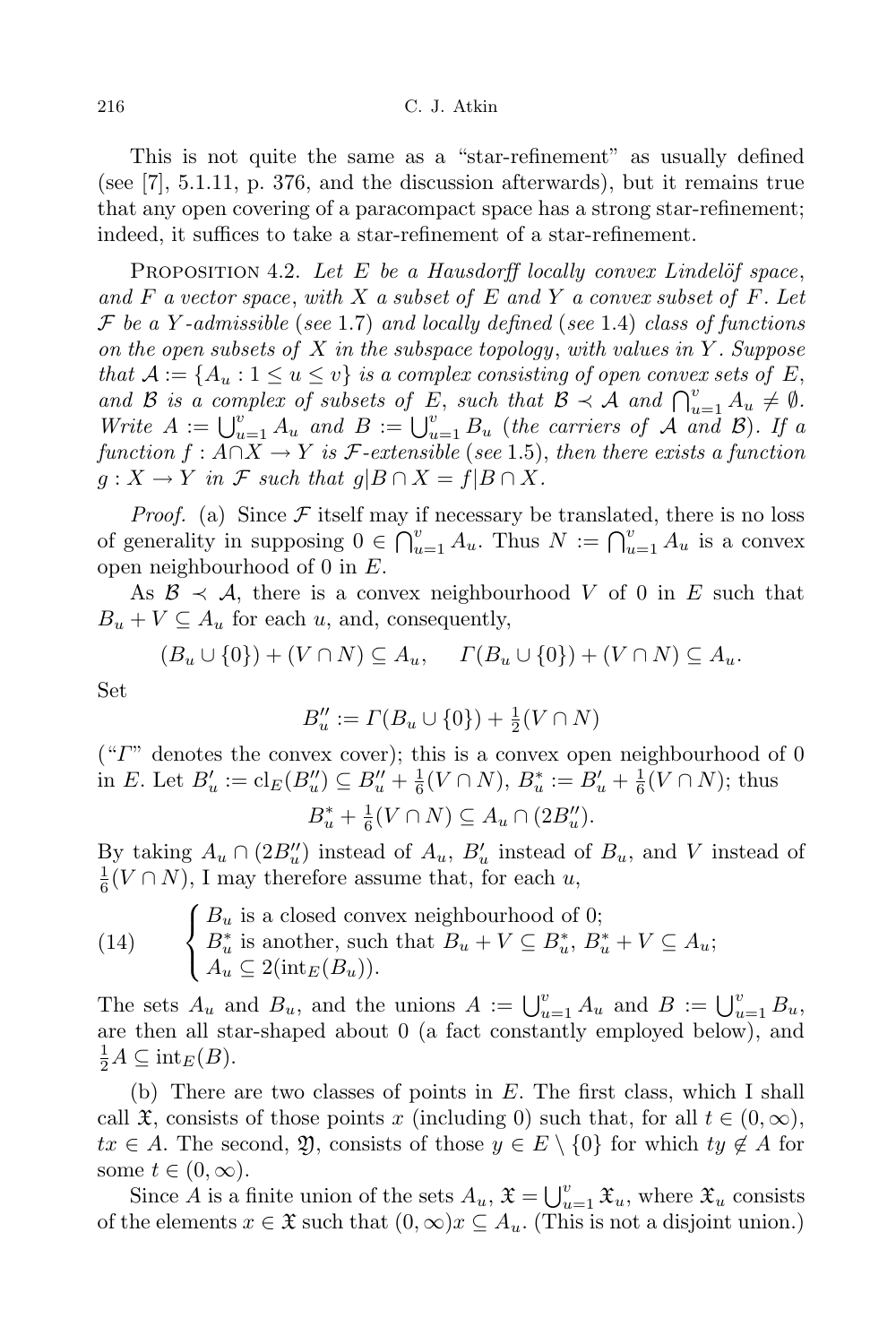If  $y \notin \mathfrak{X}_u$ , there is some  $t > 0$  such that  $ty \notin A_u$ ; then  $(t+1)y \notin \text{cl}_E(A_u)$ , and  $(t+1)z \notin \mathrm{cl}_E(A_u)$  for all z in a suitably small neighbourhood of y. Thus  $\mathfrak{X}_u$  is closed in *E*. (It is a convex cone, since  $A_u$  is convex, and, by (14), one also has  $(0, \infty)x \subseteq B_u$  for any  $x \in \mathfrak{X}_u$ . Hence  $\mathfrak{Y}$ , the complement of the union of the  $\mathfrak{X}_u$ , is open in E.

(c) If  $y \in \mathfrak{Y}$  and  $1 \leq u \leq v$ , there exists  $\lambda_u(y) > 0$  such that  $\lambda_u(y)y$ is in the frontier of  $B^*_{u}$  in  $E$ ; namely,  $\lambda_u(y) = (p_u(y))^{-1}$ , where  $p_u$  is the Minkowski functional of  $\text{int}_E(B_u^*)$ , which takes positive values on  $\mathfrak Y$  by definition. The function  $\lambda_u$  is continuous on  $\mathfrak{Y}$ , since  $p_u$  is.

If  $\partial B^*$  denotes the frontier of  $B^*$  in  $E$ , then  $\partial B^* \subseteq \mathfrak{Y}$ . In particular,  $\mathfrak{Y} = (0, \infty) \partial B^*$ ; to any  $y \in \mathfrak{Y}$  there corresponds a unique point  $\Pi(y) :=$  $\lambda(y)y$  of  $\partial B^*$ , where  $\lambda(y) \in (0, \infty)$ . It is clear that  $\lambda(y) = \max_{1 \le u \le v} \lambda_u(y)$ , so that  $\lambda$  is a continuous positive-valued function on  $\mathfrak{Y}$ . Hence

(15) { the mapping 
$$
(0, \infty) \times \partial B^* \to \mathfrak{Y} : (\alpha, x) \mapsto \alpha x
$$
  
is a homeomorphism when  $\partial B^*$  is given the subspace topology;  
its inverse is  $y \mapsto (\lambda(y)^{-1}, \lambda(y)y)$ .

(d) For each  $y \in \partial B^*$ , the segment  $\left[\frac{1}{2}\right]$  $\frac{1}{2}y, y$  lies in  $A \cap \mathfrak{Y}$ . There exists some  $\varepsilon_y \in \left(0, \frac{1}{6}\right)$  $\frac{1}{6}$  such that  $\left[\left(\frac{1}{2} - \varepsilon_y\right)y, (1 + \varepsilon_y g)y\right] \subseteq A$ . Apply 1.8: there are a convex open neighbourhood  $W_y$  of 0 in *E* and a function  $k_y: X \to Y$  in *F* such that

(16) 
$$
\begin{cases} \left[ \left( \frac{1}{2} - \varepsilon_y \right) y, (1 + \varepsilon_y) y \right] + 2W_y \subseteq A, \\ k_y \left[ \left( \left[ \left( \frac{1}{2} - \varepsilon_y \right) y, (1 + \varepsilon_y) y \right] + W_y \right) \cap B^* \cap X \\ = f \left[ \left( \left[ \left( \frac{1}{2} - \varepsilon_y \right) y, (1 + \varepsilon_y) y \right] + W_y \right) \cap B^* \cap X. \right. \end{cases}
$$

I may also suppose that  $(y + 2W_y) \cap B = \emptyset$ , which necessarily implies that

(17) 
$$
([1, \infty)(y + 2W_y)) \cap B = \emptyset.
$$

By (15), and by compactness in the product space, there exists a *relatively* open set  $W_y^*$  in  $\partial B^*$  which satisfies

(18) 
$$
\begin{cases} W_y^* \subseteq y + W_y, \\ \left(\frac{1}{2} - \varepsilon_y, 1 + \varepsilon_y\right) W_y^* \subseteq \left[\left(\frac{1}{2} - \varepsilon_y\right) y, (1 + \varepsilon_y) y\right] + W_y \end{cases}
$$

(the latter is open in  $\mathfrak{Y}$ ). The sets  $W_y$  and  $W^*_y$  are to be chosen for each *y ∈ ∂B<sup>∗</sup>* .

Now  $\partial B^*$  is closed in *E*, which is Lindelöf; thus  $\partial B^*$  is Lindelöf, and so paracompact. The *relatively* open covering  ${W<sub>y</sub> : y \in \partial B^*}$  of  $\partial B^*$  has a *relatively* open strong star-refinement  $\{W''_{\gamma} : \gamma \in \Gamma\}$  (see 4.1 above).

Given  $z \in \partial B^*$ , take  $\gamma \in \Gamma$  such that  $z \in W''_{\gamma}$ . By construction,  $W''_{\gamma}$  is included in some  $W_y^*$ . By (15),  $(\frac{1}{2} - \varepsilon_y, 1 + \varepsilon_y)W_{\gamma}''$  is an open neighbourhood of  $z$  in  $\mathfrak{Y}$ . So there is an open convex neighbourhood  $N_z$  of 0 in  $E$  such that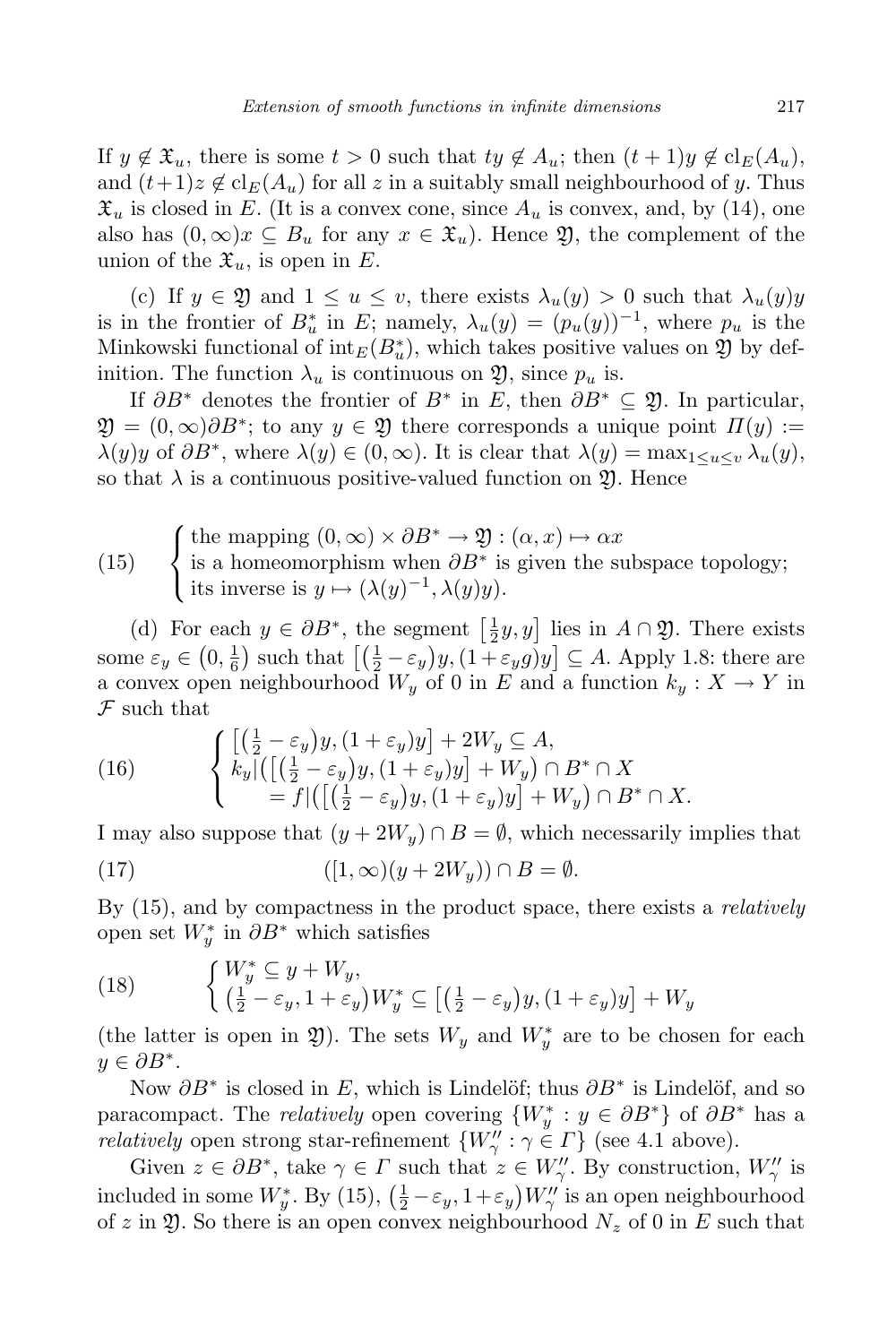$3N_z \subseteq B$  and

(19) 
$$
\left[\frac{1}{2},1\right](z+3N_z) \subseteq \left(\frac{1}{2}-\varepsilon_y,1+\varepsilon_y\right)W''_\gamma
$$

(notice that  $\left[\frac{1}{2}\right]$  $(\frac{1}{2}, 1](z + 3N_z)$  is open in *E*). Next, set

(20) 
$$
D(z) := \left[\frac{1}{2}, \infty\right)(z + N_z), \quad D^*(z) := \left[\frac{1}{2}, \infty\right)(z + 3N_z).
$$

Notice that  $\text{cl}_E(D(z)) \subseteq D(z) + N_z \subseteq D^*(z)$ .

Finally, as  $\partial B^*$  is Lindelöf, its open cover  $\{(z+N_z) \cap \partial B^* : z \in \partial B^*\}$ has a countable subcover  $\{z_n + N_{z_n} : n = 1, 2, ...\}$ . Then  $\{D(z_n) : n \in \mathbb{N}\}$ is an open cover of  $\left[\frac{1}{2}\right]$  $(\frac{1}{2}, \infty) \partial B^*$  by convex sets, and

(21) 
$$
D_n := D(z_n) \prec D_n^* := D^*(z_n)
$$
 for each  $n \ge 1$ .

If  $i, j, k \in \mathbb{N}$  and  $D_i^* \cap D_j^* \neq \emptyset \neq D_j^* \cap D_k^*$ , the construction above gives corresponding  $\gamma_i, \gamma_j, \gamma_k \in \Gamma$  such that  $W''_{\gamma_i} \cap W''_{\gamma_j} \neq \emptyset \neq W''_{\gamma_j} \cap W''_{\gamma_k}$ ; the radial projection on *∂B<sup>∗</sup>* of a common point of the *D<sup>∗</sup>* s is a common point of the *W<sup>n</sup>*s. Then, by construction, there is some  $y(i) \in \partial B^*$  with  $W''_{\gamma_i} \cup W''_{\gamma_j} \cup W''_{\gamma_k} \subseteq W^*_{y(i)}$ . Let

(22) 
$$
Z_i := \left(\frac{1}{2} - \varepsilon_{y(i)}, \infty\right) (y(i) + W_{y(i)});
$$

then, by  $(18)$  and  $(19)$ ,

(23) 
$$
D_i^* \cup D_j^* \cup D_k^* \subseteq Z_i.
$$

(e) For each  $n \geq 1$  and each *u* with  $1 \leq u \leq v$ ,  $[1,\infty)(y(n) + 2W_{y(n)})$ and  $B_u$  are open, convex, and disjoint by  $(17)$ . Thus there are a continuous linear functional  $\lambda_{nu}$  and a positive number  $\varepsilon_{nu}$  such that

$$
\lambda_{nu}(x) \begin{cases} > 1 & \text{when } x \in y(n) + W_{y(n)}, \\ < 1 - \varepsilon_{nu} & \text{when } x \in B_u. \end{cases}
$$

If  $x \in Z_n$  and  $\lambda_{nu}(x) \leq 1$ , then  $x \in (\frac{1}{2} - \varepsilon_{y(n)}, 1)(y(n) + W_{y(n)}) \subseteq A$  (see  $(22)$  and  $(16)$ ).

(f) Consider now, for  $n = 0, 1, \ldots$ , the three complexes  $\mathcal{D}(n) := \{D_1, \ldots, D_n\}, \quad \mathcal{D}^*(n) := \{D_1^*, \ldots, D_n^*\}, \quad \mathcal{Z}(n) := \{Z_1, \ldots, Z_n\}.$ For  $n = 0$ , these complexes are all empty.

Suppose that, for each simplex  $\Delta$  of  $\mathcal{D}^*(n)$ , a function  $g_n(\Delta) : X \to Y$ in  $F$  is constructed in such a way that the following two conditions are satisfied. If  $\Delta = \emptyset$ , and in particular when  $n = 0$ ,  $g_n(\Delta)$  may be arbitrary  $(\text{by } 1.7, \mathcal{F} \neq \emptyset).$ 

(1) For any simplices  $\Delta_1, \Delta_2$  of  $\mathcal{D}^*(n)$ , and any  $i \in \Delta_1 \cap \Delta_2$ ,

$$
g_n(\Delta_1)|D_i \cap X = g_n(\Delta_2)|D_i \cap X.
$$

As a consequence, the mappings  $g_n(\Delta)$  for the various simplices  $\Delta$  of  $\mathcal{D}^*(n)$ fit together to define a mapping  $g_n: D(n) \cap X \to Y$  in  $\mathcal{F}$ , although they may not agree elsewhere. Recall from 2.10 that  $D(n) := \bigcup_{i=1}^{n} D_i$ .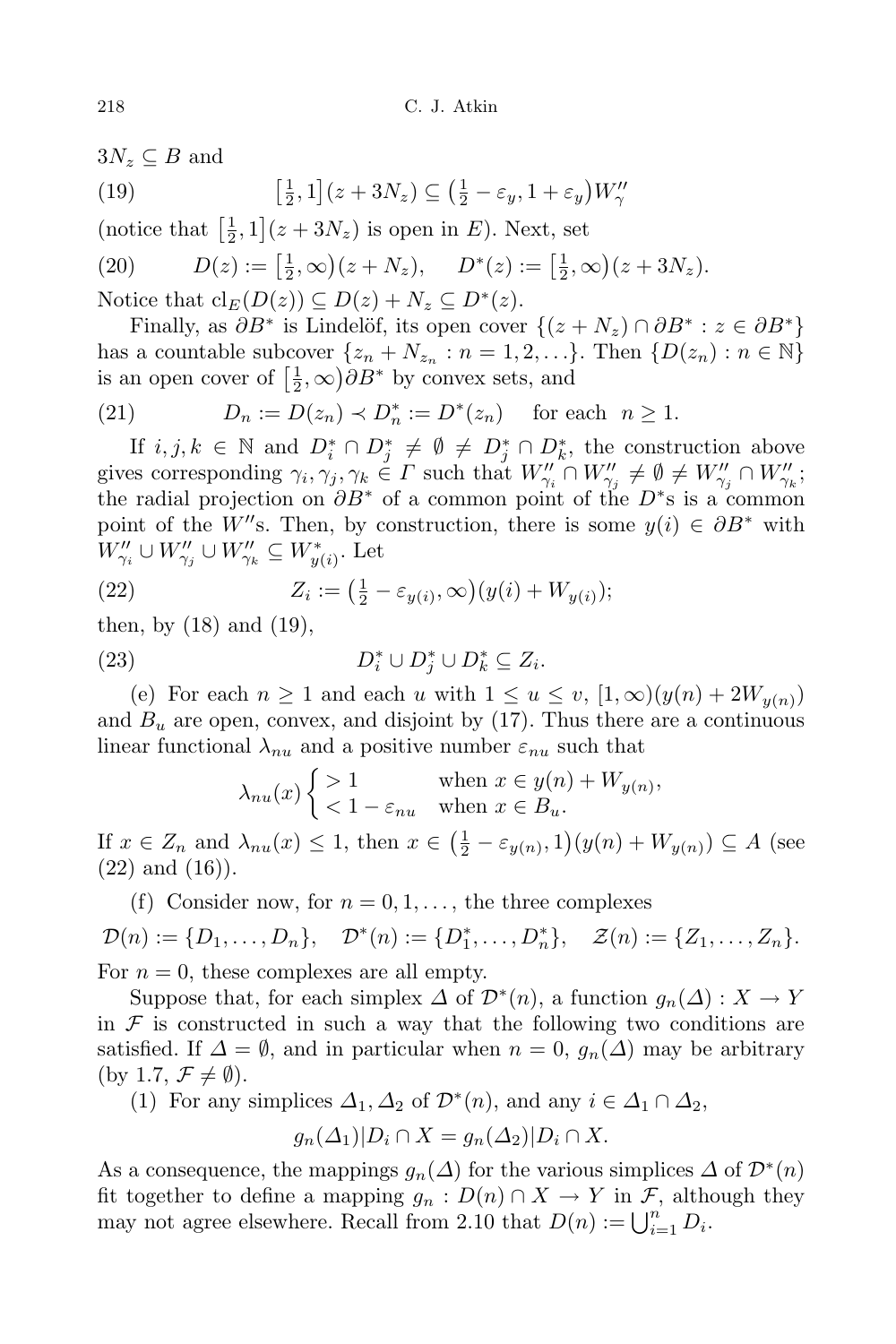(2) For  $1 \leq i \leq n$ ,

(24) 
$$
\begin{cases} g_n | D_i \cap R_n \cap X = f | D_i \cap R_n \cap X, \quad \text{where} \\ R_n := \bigcap_{j=1}^n \left\{ y \in E : (\exists k) \left( 1 \le k \le v \& \lambda_{jk}(y) \le 1 - \frac{n}{n+1} \varepsilon_{jk} \right) \right\} . \end{cases}
$$

 $R_n$  is closed in  $E$ , and a moment's thought shows (with (e)) that

(25) 
$$
R_{n+1} \subseteq \mathrm{int}_E(R_n), \quad Z_n \cap R_n \subseteq B^*, \quad B \subseteq R_n.
$$

The aim now, given the inductive assumptions  $(f)(1)$  and  $(2)$ , is to construct  $g_{n+1}(\Delta)$  for each simplex  $\Delta$  of  $\mathcal{D}^*(n+1)$ . The induction may start when  $n = 0$ ; then  $\mathcal{D}^*(0) = \emptyset$  and  $D^*(0) = \emptyset$ , and the argument below still works (rather trivially).

(g) Suppose first that  $\Delta$  is a maximal simplex of  $\mathcal{D}^*(n+1)$  such that  $D^*(n+1)^{\Delta} \cap D_{n+1}^* = \emptyset$ . Then  $\Delta$  must be a (maximal) simplex of  $\mathcal{D}^*(n)$ . Thus it makes sense to let  $g_{n+1}(\Delta) := g_n(\Delta)$ .

(h) For convenience of notation, temporarily rearrange the indices  $\{1, \ldots, n+1\}$  so that all the vertices of the simplices  $\Delta$  of  $\mathcal{D}^*(n+1)$  for which  $D^*(n+1)^{\Delta} \cap D_{n+1}^* \neq \emptyset$  are listed as  $\{p+1, p+2, \ldots, n+1\}$ , with  $q + 1, q + 2, \ldots, n + 1$  all the indices *j* for which  $D_j^* \cap D_{n+1}^* \neq \emptyset$ . (Here *p* and *q* of course depend on *n*, and  $q \geq p$ ; furthermore, if  $q = n$ , then necessarily  $p = q$ . Thus, whenever  $p < i \leq n + 1$ , there are a maximal simplex *∆ ∋ i* in  $\mathcal{D}^*(n+1)$ , and a vertex  $j \in \Delta$ , such that  $q < j \leq n+1$  and  $D_i^* \cap D_j^* \neq \emptyset \neq D_j^* \cap D_{n+1}^*$ . By the construction in (d), then,

(26) 
$$
D_{n+1}^* \subseteq Z_i \quad \text{and} \quad D_i^* \subseteq Z_{n+1} \quad \text{for } p \leq i \leq n+1.
$$

(However, remember that the labels *i* and *n* + 1 are only temporary.)

(i) Introduce the temporary notations  $\mathcal{D}^*_{n,p} := \{D^*_{p+1},\ldots,D^*_n\}$  and  $\mathcal{D}_{n,p} := \{D_{p+1}, \ldots, D_n\}$ . These complexes may be empty, if  $p = n$ . Certainly,  $\mathcal{D}_{n,p} \prec \mathcal{D}_{n,p}^{*}$ , as was pointed out at (21). Any simplex  $\Delta$  of  $\mathcal{D}_{n,p}^{*}$  is a simplex of  $\mathcal{D}^*(n)$ , so  $g_n(\Delta) : X \to Y$  is defined. The conditions of 3.1 are satisfied if I choose " $\mathcal{A}$ " to be  $\mathcal{D}^*_{n,p}$  and " $\mathcal{B}$ " to be  $\mathcal{D}_{n,p}$ , and let the function  $g_n: D_{n,p} \cap X \to Y$  (whose existence was assured by the inductive hypothesis (f)(1); here  $D_{n,p} := D_{p+1} \cup ... \cup D_n$ ) take the place of the "*f*" of 3.1. From 3.1, then, there exists a function, which I call  $h_n: X \to Y$ , in *F*, such that

(27) 
$$
h_n|D_{n,p}\cap X = g_n|D_{n,p}\cap X.
$$

However, I have no control over the behaviour of *h<sup>n</sup>* near the origin (see (20)).

In addition,  $Z_{n+1}$  was defined (see (16), (22), and (25)) so that there is a function  $k_{n+1}: X \to Y$  in  $\mathcal F$  (previously called  $k_{\nu(n+1)}$ ) for which

(28) 
$$
k_{n+1}|Z_{n+1} \cap B^* \cap X = f|Z_{n+1} \cap B^* \cap X.
$$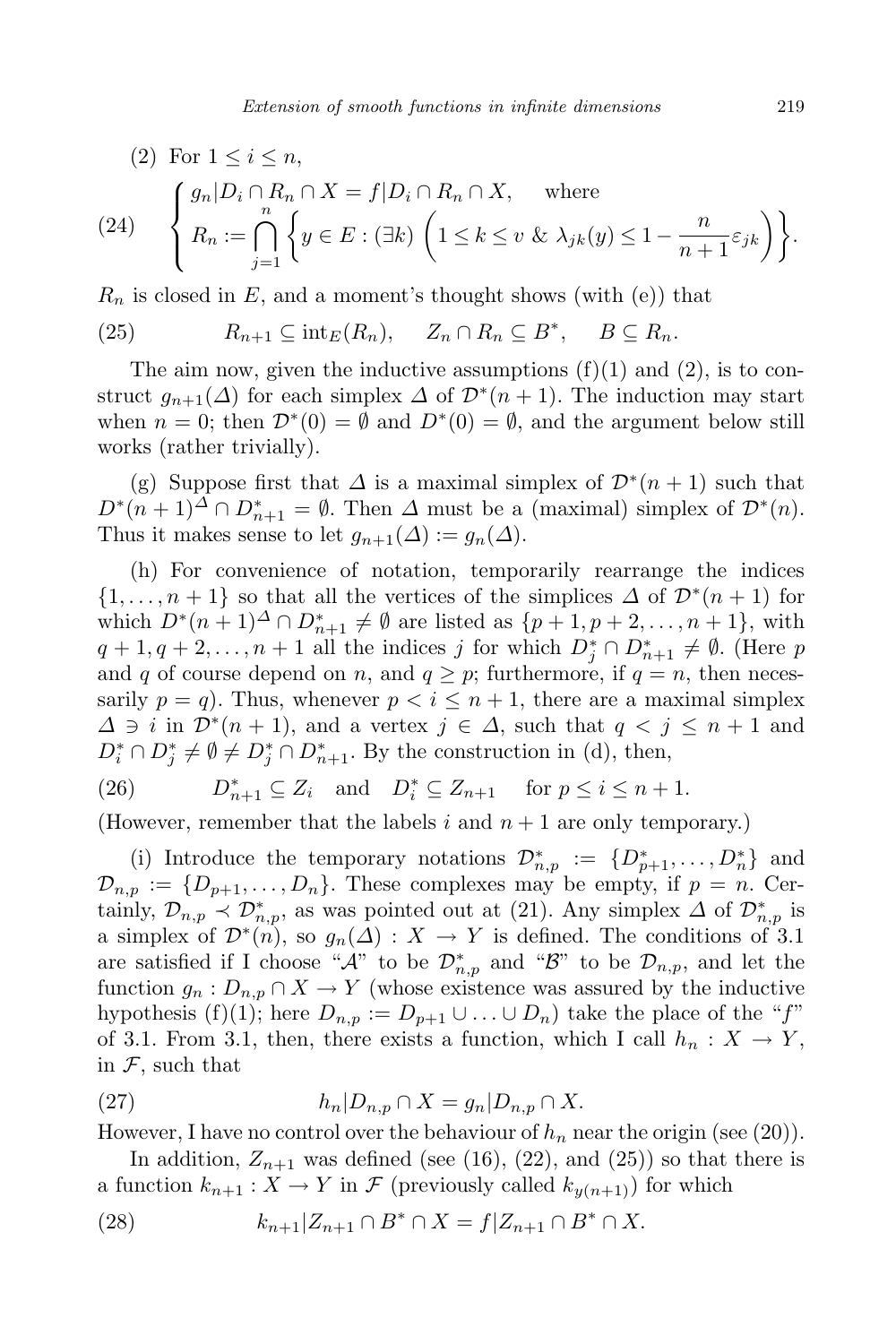#### 220 C. J. Atkin

(j) Let  $\Lambda_n: E \to (\mathbb{R}^v)^n : x \mapsto (\lambda_{j1}(x), \ldots, \lambda_{jv}(x))_{j=1}^n$ . Represent  $(\mathbb{R}^v)^n$ as the space of  $n \times v$  matrices  $M_{nv}$ , denoting by  $e_{ji}: M_{nv} \to \mathbb{R}$  the map which selects the  $(j,i)$ <sup>th</sup> entry.

Since the functionals  $\lambda_{ji}$  may not be linearly independent,  $\Lambda_n$  need not be surjective; call its image  $T_n \subseteq M_{nv}$ , a finite-dimensional real vector space. Let

$$
K_n := \left\{ \xi \in T_n : (\forall j) \ (\exists k) \ 1 \le k \le v \ \& \ e_{jk}(\xi) \le 1 - \frac{n+1}{n+2} \varepsilon_{jk} \right\},\,
$$
  

$$
J_n := \left\{ \xi \in T_n : (\forall j) \ (\exists k) \ 1 \le k \le v \ \& \ e_{jk}(\xi) < 1 - \frac{n}{n+1} \varepsilon_{jk} \right\},\,
$$

so that  $J_n, K_n$  are convex sets in  $T_n$ ;  $K_n \prec J_n$ ,  $K_n$  is closed and  $J_n$  is open. Construct a  $C^{\infty}$  function  $\psi_n : T_n \to [0,1]$  with  $\psi_n(K_n) = \{1\}$  and  $\psi_n(E \setminus J_n) = \{0\}$ . So,  $\psi_n \circ \Lambda_n$  takes the value 1 on  $R_{n+1} \subseteq \Lambda_n^{-1}(K_n)$  (see (24)) and the value 0 on  $E \setminus (\text{int}_E(R_n))$ , since  $\Lambda_n^{-1}(J_n) \subseteq \text{int}_E(R_n)$ . Now combine the functions  $h_n$  and  $k_n$  of (i) by defining, for  $x \in X$ ,

(29) 
$$
h'_n(x) := \psi_n(\Lambda_n(x))k_{n+1}(x) + (1 - \psi_n(\Lambda_n(x)))h_n(x).
$$

As  $\mathcal F$  is admissible,  $h'_n$  also belongs to  $\mathcal F$ .

(k) If  $x \in D_i \cap X$  for some *i* with  $p < i \leq n$ , there are two cases. If  $x \notin \text{int}_{E}(R_{n})$ , then (29) gives  $h'_{n}(x) = h_{n}(x) = g_{n}(x)$ , by (27) and (f)(1). If  $x \in D_i \cap R_{n+1} \cap X$ , then  $g_n(x) = f(x)$  by the inductive hypothesis (f)(2) and therefore  $h_n(x) = f(x)$  by (27). At the same time, from (23) and (25),

$$
D_i \cap R_{n+1} \subseteq Z_i \cap R_i \subseteq B^*,
$$

so that  $D_i \cap R_{n+1} \cap X \subseteq Z_{n+1} \cap B^* \cap X$  by (26). Consequently, by (28),  $k_{n+1}(x) = f(x)$  as well—so  $h'_n(x) = g_n(x)$  once more. Hence

(30) 
$$
\begin{cases} h'_n|D_i \cap R_{n+1} \cap X = f|D_i \cap R_{n+1} \cap X, \\ h'_n|D_i \cap X = g_n|D_i \cap X \quad \text{for } p < i \leq n. \end{cases}
$$

If  $x \in Z_n \cap R_{n+1} \cap X$ , then  $h'_n(x) = k_{n+1}(x)$ , by (29). From (26) and (28),

(31) 
$$
h'_n|D_{n+1} \cap R_{n+1} \cap X = k_{n+1}|D_{n+1} \cap R_{n+1} \cap X.
$$

(1) If  $D^*(n+1)^{\Delta} \cap D_{n+1}^* \neq \emptyset$ , where  $\Delta$  is a maximal simplex in the complex  $\mathcal{D}^*(n+1)$ , then let  $g_{n+1}(\Delta) := h'_n$ , as just constructed in (k). This, with (g), defines  $g_{n+1}(\Delta)$  for all *maximal* simplices of  $\mathcal{D}^*(n+1)$ .

(m) With each *non-maximal* simplex  $\Delta$  of  $\mathcal{D}^*(n+1)$ , associate (once and for all) a maximal simplex  $\Delta' \supseteq \Delta$ , and define  $g_{n+1}(\Delta) := g_{n+1}(\Delta')$ .

(n) If  $\Delta_1, \Delta_2$  are simplices of  $\mathcal{D}^*(n+1)$  and  $i \in \Delta_1 \cap \Delta_2$ , then take the maximal simplices  $\Delta'_1, \Delta'_2$  of  $\mathcal{D}^*(n+1)$  that were fixed at (m); certainly,  $i \in \Delta'_1 \cap \Delta'_2$ . If the stars of both  $\Delta'_1$  and  $\Delta'_2$  meet  $D_{n+1}^*$ , as at (l), then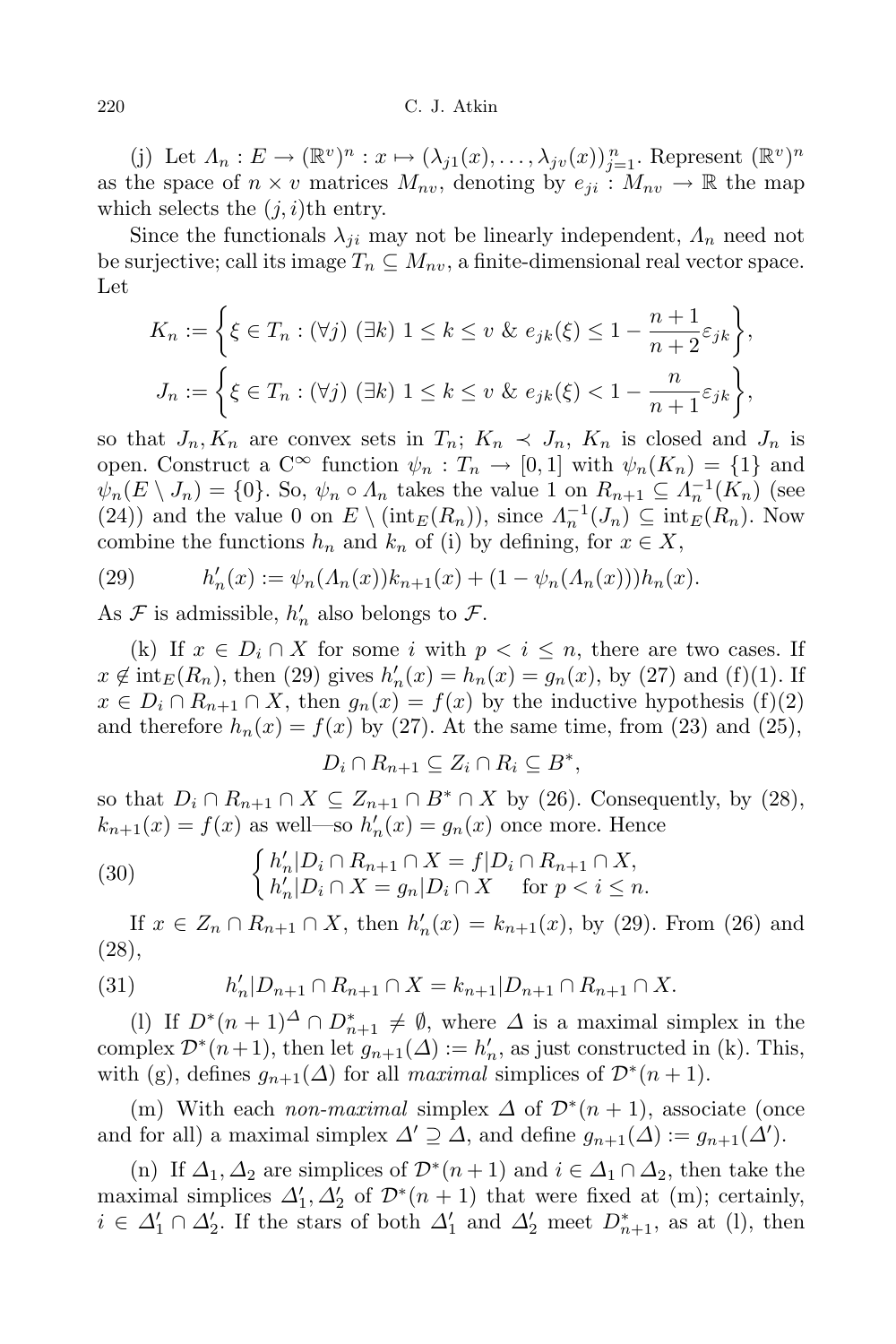$g_{n+1}(\Delta_1')$  and  $g_{n+1}(\Delta_2')$  are both  $h'_n$ , and automatically  $g_{n+1}(\Delta_1')|D_i \cap X = g_{n+1}(\Delta_2')|D_i \cap X$ .

If  $i \leq n$ , (30) shows that both of them agree with  $g_n|D_i \cap X$ .

If only the star of  $\Delta'_{1}$  in  $\mathcal{D}^{*}(n+1)$  meets  $D^{*}_{n+1}$ , then, again,  $i \leq n$  and  $\Delta'_{2}$  is a simplex of  $\mathcal{D}^{*}(n)$  and  $g_{n+1}(\Delta'_{2}) = g_{n}(\Delta'_{2})$  by (g); whilst, by (30),

$$
g_{n+1}(\Delta_1')|D_i \cap X = h'_n|D_i \cap X = g_n|D_i \cap X = g_n(\Delta_2')|D_i \cap X.
$$

Lastly, if the star in  $\mathcal{D}^*(n+1)$  of neither  $\Delta'_1$  nor  $\Delta'_2$  meets  $D_{n+1}^*$ , then, by  $(g)$  and  $(f)(1)$ ,

 $g_{n+1}(\Delta_1')|D_i \cap X = g_n(\Delta_1')|D_i \cap X = g_n(\Delta_2')|D_i \cap X = g_{n+1}(\Delta_2')|D_i \cap X.$ Thus the inductive hypothesis  $(f)(1)$  still holds when *n* is substituted by  $n + 1$ , and also  $g_{n+1} | D_i \cap X = g_n | D_i \cap X$  for  $1 \leq i \leq n$ , or

$$
(32) \t\t g_{n+1}|D(n) \cap X = g_n|D(n) \cap X.
$$

(o) The hypothesis (f)(2) must also be considered. If  $1 \leq i \leq p$ , and  $\Delta$ is a maximal simplex of  $\mathcal{D}^*(n+1)$  with  $i \in \Delta$ , then (g) applies because of the definition of  $p$  (see (h)). Thus

$$
g_{n+1}(\Delta)|D_i \cap R_{n+1} \cap X = g_n(\Delta)|D_i \cap R_{n+1} \cap X = f|D_i \cap R_{n+1} \cap X,
$$

by (f)(2)—recall from (24) that  $R_{n+1} \subseteq R_n$ . If  $p < i \leq n+1$ , choose a maximal simplex  $\Delta \subseteq \{p+1,\ldots,n+1\}$  with  $i \in \Delta$  and  $D^*(n+1) \Delta \cap D_{n+1}^*$  $\neq \emptyset$ , which is possible, again by the definition of *p*. Hence, by (k) and by  $(30)$ , for  $p < i \leq n$ ,

$$
g_{n+1}(\Delta)|D_i \cap R_{n+1} \cap X = h'_n|D_i \cap R_{n+1} \cap X = f|D_i \cap R_{n+1} \cap X,
$$

whilst, for  $i = n + 1$ , (31), (26), and (28) yield

$$
g_{n+1}(\Delta)|D_{n+1}\cap R_{n+1}\cap X=k_{n+1}|D_{n+1}\cap R_{n+1}\cap X=f|D_i\cap R_{n+1}\cap X.
$$

In either case, the inductive hypothesis  $(f)(2)$  still holds when  $n + 1$  takes the place of *n*. Now restore the original order of the first  $n + 1$  indices. The inductive construction may be carried out for all *n*, giving a mapping  $g_n(\Delta) : X \to Y$  for each *n* and each simplex  $\Delta$  of  $\mathcal{D}^*(n)$ .

(p) Let  $D(\infty) := \bigcup_{n=1}^{\infty} D_n$ . By the definition of the sets  $D_n$  in (d),  $D(\infty) \supseteq \left[\frac{1}{2}\right]$  $(\frac{1}{2}, \infty) \partial B^*$ . If  $x \in E \setminus D(\infty)$ , then either  $x \in (0, \frac{1}{2})$  $\frac{1}{2}$ ) $\partial B^*$  or  $(0, \infty)x \subseteq B^*$ . Since  $B^* \subseteq A$  and  $\frac{1}{2}A \subseteq B$  (see (14)), both these possibilities give  $x \in \text{int } B$ ; hence  $D(\infty) \cup (\text{int } B) = E$ . A mapping

$$
g(\infty): D(\infty) \cap X \to Y
$$

may be defined by setting  $g(x) := g_n(x)$ , where *n* is the first index such that  $x \in D(n)$ . Because of (32), any larger index could also be taken, so that  $g(\infty)|D_p = g_p|D_p$  for any *p*; as  $g_p \in \mathcal{F}$ ,  $D_p$  is open, and  $\mathcal{F}$  is locally defined, it follows that  $q(\infty)$  is in  $\mathcal{F}$ .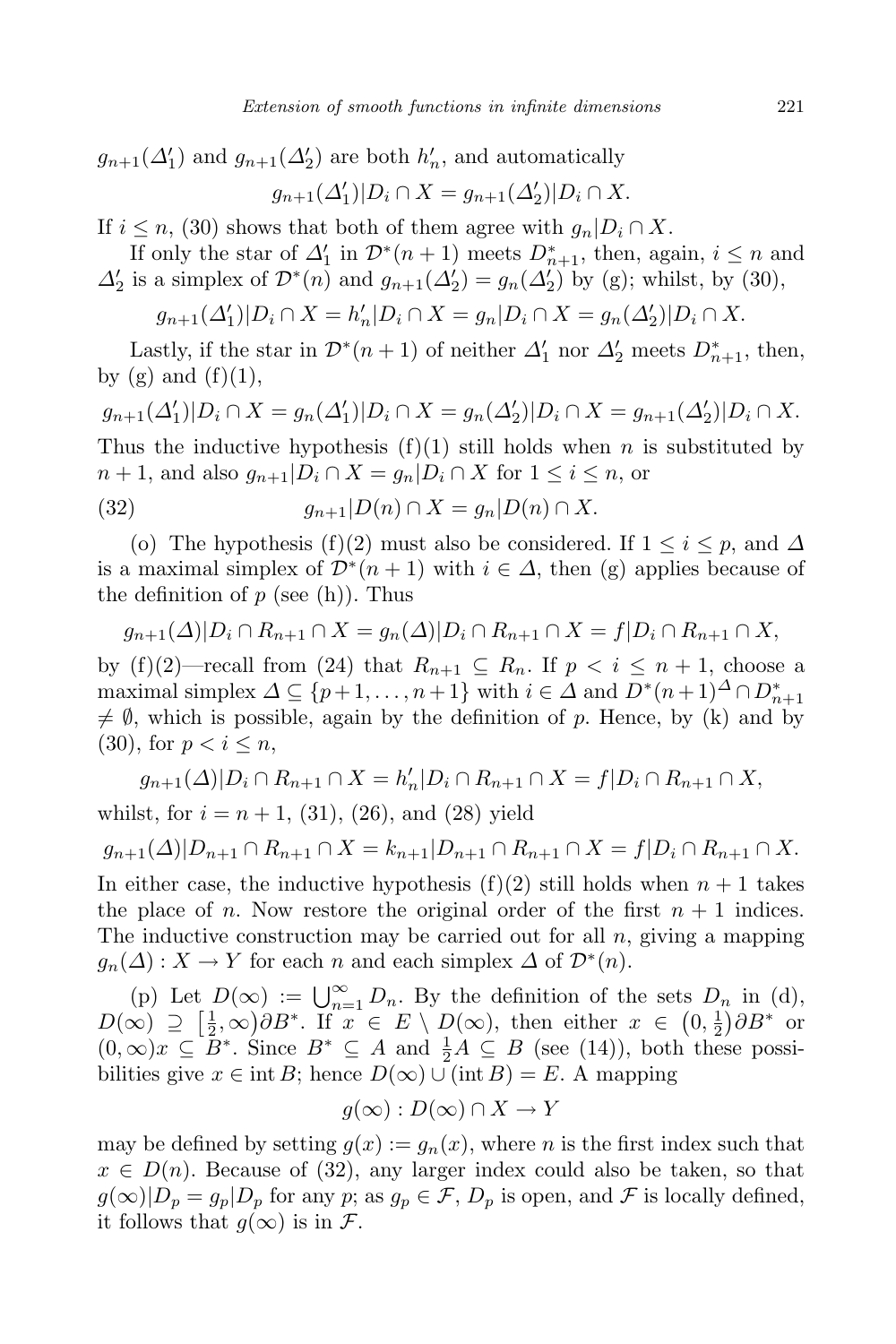However, by (f)(2) (with (25)),  $g(\infty)|D_n \cap B \cap X = f|D_n \cap B \cap X$  for all *n*. Thus  $g(\infty)$  agrees with *f* on  $D(\infty) \cap B \cap X$ , and we may define  $g: X \to Y$ by

 $g|D(\infty) \cap X = g(\infty)$ ,  $g|(\text{int }B) \cap X = f|(\text{int }B) \cap X$ .

This function *g* is in  $\mathcal{F}$ , and has the required properties.

REMARK 4.3. The details of the proof could be varied in many ways. The technical difficulty of the argument here is the necessity of obtaining strong star-refinements by radial projection on *∂B<sup>∗</sup>* , which is awkward because the  $D_n$  have to be convex in  $E$  (to allow for the introduction of linear functionals) as well as refining the cones on the  $W''_{\gamma}$ .

The introduction of the sets  $R_n$  is needed to "correct" the mapping *k<sup>n</sup>* given by 3.1, and ensure it agrees with *f* on *B*. It appears impossible to arrange that  $g_n(\Delta)|D^*(n) = g_{n+1}(\Delta)|D^*(n)$  for all the simplices  $\Delta$  of  $D^*(n)$ ; the reason is that the application of 3.1 preserves the restriction of the function to  $D(n)^\Delta$ , but may change it on the larger set  $D^*(n)^\Delta$ .

In 3.1, the hypothesis that  $\mathcal{B} \prec \mathcal{A}$  was important for (8). In 4.2, which is perhaps only interesting in conjunction with 3.1, it is natural and convenient, but not really necessary. The only point at which it is used seems to be the construction in (a) of the "intermediate" closed convex sets  $B^*_{u}$  such that  $B_u \subseteq \text{int}_E B_u^*$  and  $B_u^* \subseteq A_u$ . If *E* is a *normed* space, 2.3 shows that this construction is possible as soon as  $B_u$  is a closed convex subset of  $A_u$ . I do not know how this result can be extended to more general locally convex spaces. However, if  $B_u$  has non-empty interior, 2.7 constructs  $B_u^*$ .

On the other hand, the proof of 4.2 does not, in fact, require the convexity of  $B^*_{u}$ , but only the facts that it is star-shaped (about the origin, by convention) and that its frontier meets each radius in at most one point. The construction of a  $B^*_{u}$  satisfying these weaker conditions can be carried out much more generally. The interest of such questions is that, given some specific class  $\mathcal F$  on  $E$ , one would like to know for exactly which pairs  $(U, C)$ of an open set *U* and a closed subset *C* in *E* any function *f* defined on *U* and belonging to  $\mathcal F$  corresponds to some function q of class  $\mathcal F$  on E such that  $g|C = f$ . The remarks at 3.3 on other notions of convexity are relevant to this.

A rough summary of 4.2 and of 3.1 would be that a function which can be extended *locally* to *E* (is "extensible") can also be extended *globally* from suitable sets. It is global extensibility which is required in practice.

DEFINITION 4.4. Let  $\mathcal F$  be an affine space of functions on the topological space  $X$ , with values in the convex subset  $Y$  of the vector space  $F$ . Suppose *U* is an open subset of *X*, and  $\mathcal{E}$  is a convex set of functions  $U \to F$ . Then  $\mathcal E$  is said to *admit local affine*  $\mathcal F$ -*extension operators* if, for every point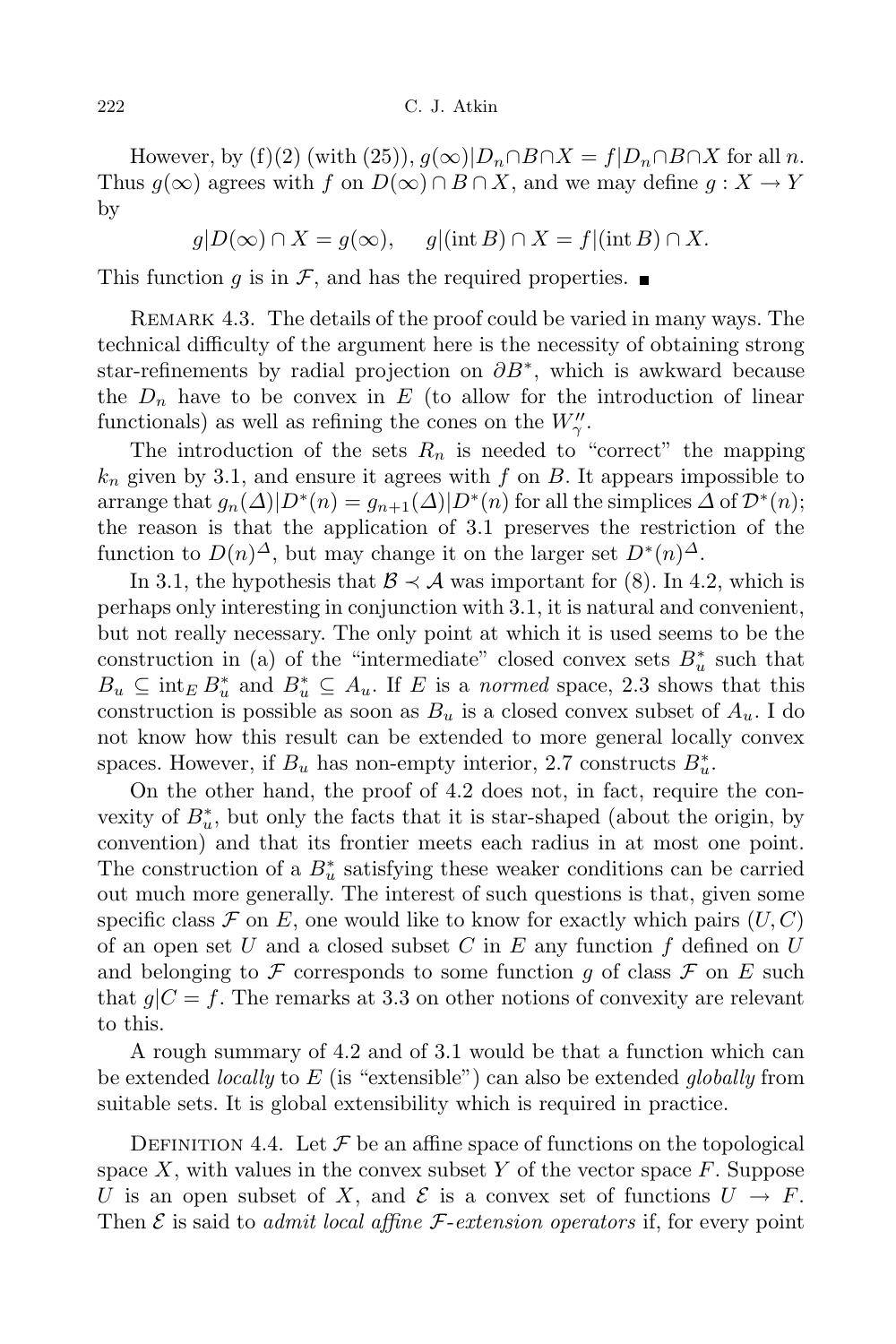$x \in U$ , there is an open neighbourhood *V* of *x* in *U* and an affine mapping  $\mathcal{L}_V : \mathcal{E} \to \mathcal{F}(X;Y)$  such that, for each  $f \in \mathcal{E}$ ,  $\mathcal{L}_V(f)|V = f|V$ .

There is a similar definition for "linear extension operators".

COROLLARY 4.5. Let  $A, B$  and  $F, E, F, X$  be as in 4.2, and let Y be a *convex set in F. Let F be a Y -admissible and locally defined affine space of* functions on the open sets of X, with *images* in Y. Suppose that  $\mathcal E$ *is a convex set of functions*  $A \cap X \to Y$  *in*  $\mathcal F$  *which admits local affine F*-extension operators. Then there is an affine-linear map  $\mathcal{L}: \mathcal{E} \to \mathcal{F}(X;Y)$ *such that*  $\mathcal{L}(f)|B \cap X = f|B \cap X$  *for each*  $f \in \mathcal{E}$ *.* 

*Proof.* Every step of the constructions in 1.8 and 4.2 is by a pointwise convex combination of the values of extensions either already constructed or given by the hypotheses. Where, at 4.2(i), appeal was made to 3.1, it should now be made to 3.4.  $\blacksquare$ 

There is of course a "linear" version, which is an easy corollary. Now recall 3.6.

Lemma 4.6. *Suppose in* 4*.*2 *or in* 4*.*5 *that E is a normed space and all the convex sets belonging to the complex A are bounded. Let G be a normdense subspace of the dual space E<sup>0</sup> . Then the previous conclusions in* 4*.*2 *or* in 4.5 *hold on* the weaker condition that  $\mathcal F$  is  $(G, Y)$ -admissible instead *of Y -admissible.*

*Proof.* The use of 3.1 or of 3.4 at 4.2(i) should now be substituted by 3.7. The neighbourhoods  $W_y$  of the origin may be norm-balls, which are bounded, so that, as was shown in 3.7, the linear functionals  $\lambda_{nn}$  of 4.2(e) may be chosen from *G*.

The full dual space  $E'$  also appeared in the proof of 1.8, when  $\phi$  was chosen as a support functional for *W* at  $\kappa c$  to arrange (1). However, one might instead choose any  $\phi \in G$  such that  $\phi(\kappa c) = 1$ , and substitute  $W' :=$  $W \cap \phi^{-1}(-1,1)$  for *W* throughout the rest of the proof. (*W* only had to be sufficiently small, convex and symmetric.)  $\blacksquare$ 

### **5. The main theorems**

Theorem 5.1. *Let E be a Hausdorff locally convex Lindel¨of space*, *and F a vector space*, *with X a subset of E and Y a convex subset of F. Let F be a Y -admissible and locally defined class of functions on the open subsets* of X, with values in Y. Suppose that  $A := \{A_1, \ldots, A_v\}$  is a complex of open convex sets of E and  $\mathcal{B} := \{B_1, \ldots, B_v\} \prec \mathcal{A}$ . Let A denote the carrier *of A and B the carrier of B*, *and suppose that there are given a mapping*  $f : B \cap X \to Y$  *and, for each simplex*  $\Delta$  *of*  $\mathcal{A}$ *, an*  $\mathcal{F}$ *-extensible mapping*  $f_A: A^{\Delta} \cap X \to Y$  such that  $f_A|B^{\Delta} \cap X = f|B^{\Delta} \cap X$ . Then there exists a *function*  $h: X \to Y$  *in*  $\mathcal F$  *such that*  $h|B \cap X = f|B \cap X$ *.*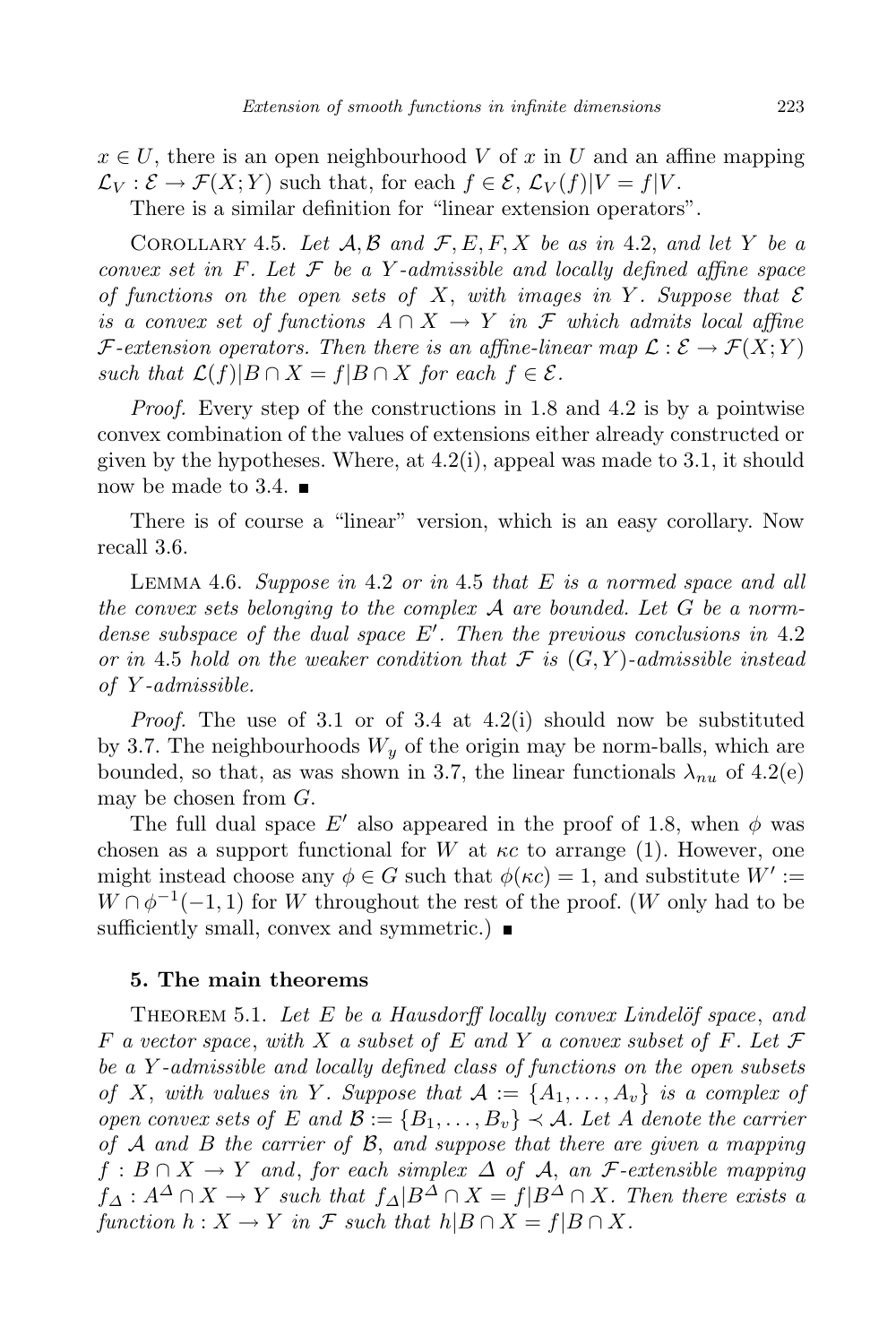*Proof.* For each simplex  $\Delta$  of  $\mathcal{A}$ , 4.2 may be applied to the complexes

$$
\mathcal{A}^{\Delta} := \{ A_u : u \in \Delta \}, \quad \mathcal{B}^{\Delta} := \{ B_u : u \in \Delta \};
$$

so there exists  $g_A : X \to Y$  in  $\mathcal F$  such that  $g_A | B^{\Delta} \cap X = f | B^{\Delta} \cap X$ . Proposition 3.1 may be applied in its turn to give the result.

The statement above is convenient for later applications, because it does not require that the mappings *f<sup>∆</sup>* should fit together to define a mapping of the whole of  $A \cap X$ , but it is less striking than the following.

COROLLARY 5.2. Let  $A, B$  and  $F, E, F, X, Y, A, B$  be as in 5.1, and let  $k: A \cap X \to Y$  *be F*-extensible. Then there exists a function  $q: X \to Y$  in  $\mathcal{F}$  *such that*  $q|B \cap X = k|B \cap X$ .

*Proof.* In 5.1 take  $f_A := k | A^{\Delta} \cap X$  for each simplex  $\Delta$  of  $\mathcal{A}$ . ■

THEOREM 5.3. Let  $A, B$  and  $F, E, F, X, Y, A, B$  be as in 5.1. Let  $F$  be *a Y -admissible and locally defined affine space of functions on the open sets of X*, *with images in Y . Suppose that E is a convex set of functions*  $A \cap X \to Y$  *which admits local affine F*-extension *operators.* Then there is *an affine-linear map*  $\mathcal{L}: \mathcal{E} \to \mathcal{F}(X;Y)$  *such that* 

$$
\mathcal{L}(f)|B \cap X = f|B \cap X
$$

*for each*  $f \in \mathcal{E}$ *.* 

*Proof.* Collate 4.5 and 3.4, exactly as in the proof of 5.1.  $\blacksquare$ 

Of course 5.2 is the special case of 5.3 when  $\mathcal{E} := \{f\}.$ 

REMARK 5.4. In normed spaces, the results above may be improved; that is, one may weaken the conditions on  $\mathcal F$  to require only  $(G, Y)$ -admissibility as defined at 3.6. This is probably a significant fact. At 3.7 and 4.6, it depended on the boundedness of the sets of the complexes, but this restriction can now be removed. (It is not clear, however, that the further theory benefits *substantially* from this generalization).

A normed (or metric) space is Lindelöf if and only if it is separable.

Theorem 5.5. *Let E be a separable normed space*, *and F a vector space*, *with X a subset of E and Y a convex subset of F. Let G be a norm-dense subspace* of the *dual* space  $E'$ . Let  $\mathcal F$  be a  $(G, Y)$ -admissible and locally de*fined class of functions on the open subsets of X*, *with values in Y . Suppose* that  $A := \{A_1, \ldots, A_v\}$  and  $B := \{B_1, \ldots, B_v\}$  are complexes of subsets *of E*, where *A* consists of open convex sets of *E* and  $B \preceq A$  (see 2.4) *and* 2*.*9), *and let A denote the carrier of A and B the carrier of B. Let*  $\mathcal{E}$  *be a* convex set of functions  $A \cap X \to Y$  in  $\mathcal{F}$  which admits local affine *F*-extension operators. Then there is an affine-linear map  $\mathcal{L}: \mathcal{E} \to \mathcal{F}(X;Y)$ *such that*  $\mathcal{L}(f)|B \cap X = f|B \cap X$  *for each*  $f \in \mathcal{E}$ *.*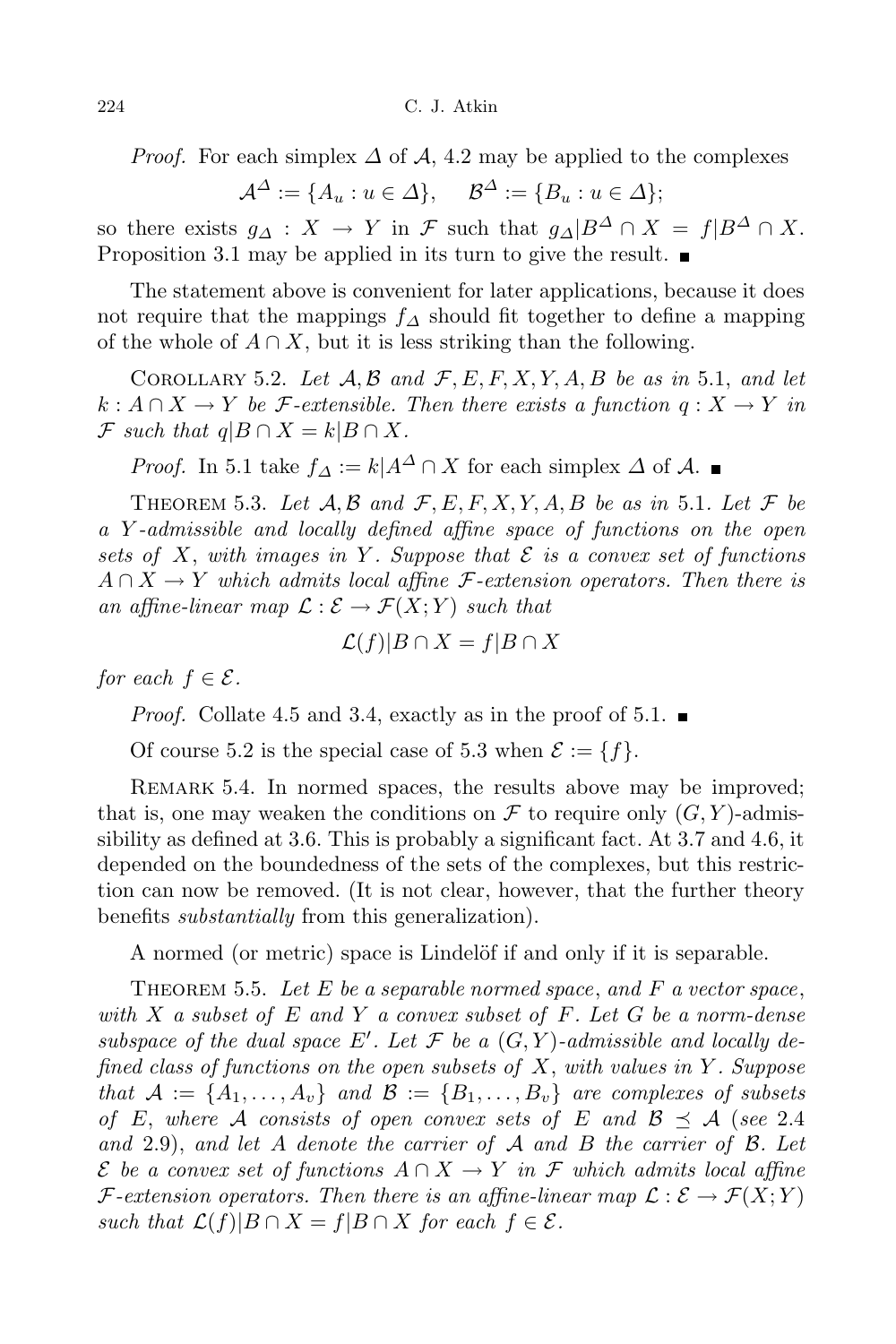*Proof.* By 2.6, construct a sequence  $(B^n)_{n=1}^{\infty}$  of complexes of open convex sets such that  $\mathcal{B} \preceq \mathcal{B}^{n+1} \preceq \mathcal{B}^n \preceq \mathcal{A}$  for all *n*. Here  $\mathcal{B}^n$  stands for  ${B^n_1, \ldots, B_v^n}$ . I shall write  $B^n$  for the carrier of  $B^n$ , and let  $B^0 := A$ . Define, for  $n = 0, 1, \ldots$ 

(33) 
$$
\begin{cases} C_n := \{B_E(0;n), B_E(0;n+2) \cap B_1^n, B_E(0;n+2) \cap B_2^n, \dots \\ D_n := \{B_E(0;n-1), B_E(0;n+1) \cap B_1^{n+1}, \dots \\ \dots, B_E(0;n+1) \cap B_v^{n+1}\}, \dots \\ \dots, B_E(0;n+1) \cap B_v^{n+1}\}, \end{cases}
$$

where, of course,  $B_F(0;\rho) = \emptyset$  when  $\rho \leq 0$ , and the index set of the complexes is understood to be  $\{0, 1, \ldots, v\}$ . It is clear that  $\mathcal{D}_n \prec \mathcal{C}_n$  for all *n*, and that all the sets in  $\mathcal{C}_n$  are bounded. Let  $C_n, D_n$  denote the carriers of  $\mathcal{C}_n$ and of  $\mathcal{D}_n$ .

There is an inductive procedure, which may be described as follows. Suppose that  $f \in \mathcal{E} \subseteq \mathcal{F}(A \cap X; Y)$ . Since  $B_F(0;0) = \emptyset$ , we have  $C_0 \cap X \subseteq$ *A*∩*X*, and there is a linear restriction operator *i*<sub>0</sub>, where  $i_0(f) := f|C_0 \cap X$ . Set  $\mathcal{E}_0 := i_0(\mathcal{E})$ . Certainly,  $\mathcal{E}_0$  admits local affine *F*-extension operators, and, moreover,  $f_0 := i_0(f)$  agrees with  $f$  on  $D_0 \cap X = B_E(0, 1) \cap B^1 \cap X$ . Use 4.6 to construct a function  $f_1 \in \mathcal{F}(X;Y)$  which depends linearly on  $f_0$ , and therefore on *f*, and agrees with *f* on  $D_0 \cap X$ .

Inductively, suppose for  $n \geq 1$  that  $f_n \in \mathcal{F}(X;Y)$  is given and depends linearly on *f*; and that  $f_n$  agrees with  $f$  on  $B_E(0; n + 1) \cap B^{n+1} \cap X$ . We may then define  $g_n \in \mathcal{F}(C_{n+1} \cap X; Y)$  by

(34) 
$$
\begin{cases} g_n|B_E(0;n+3) \cap B^{n+1} \cap X = f|B_E(0;n+3) \cap B^{n+1} \cap X, \\ g_n|B_E(0;n+1) \cap X = f_n|B_E(0;n+1) \cap X. \end{cases}
$$

As  $\mathcal F$  is locally defined, the function thus defined is indeed in  $\mathcal F$ , and it admits local affine *F*-extension operators, as each of the restrictions does.

Since  $\mathcal{D}_{n+1} \prec \mathcal{C}_{n+1}$ , 4.6 now constructs a function  $f_{n+1} \in \mathcal{F}(X;Y)$  that agrees with  $g_n$  on  $D_{n+1} \cap X$ . (I recall that this is for  $n \geq 1$ .) Furthermore,  $f_{n+1}$  depends linearly on  $f$ . This completes the inductive construction.

As  $f_{n+1}|D_{n+1} \cap X = g_n|D_{n+1} \cap X$ , (33) and (34) show that

$$
f_{n+1}|B_E(0;n) \cap X = f_n|B_E(0;n) \cap X
$$

for all  $n \geq 1$ . One may therefore define a function  $g: X \to Y$  by the prescription

(35) 
$$
g(x) := f_n(x) \quad \text{when } x \in B_E(0; n) \cap X.
$$

Since *F* is locally defined,  $q \in \mathcal{F}(X; Y)$ , and it depends linearly on *f*; we may write  $\mathcal{L}(f) := g$ . However, look at the "other part" of  $D_{n+1}$  in (33) and (34):